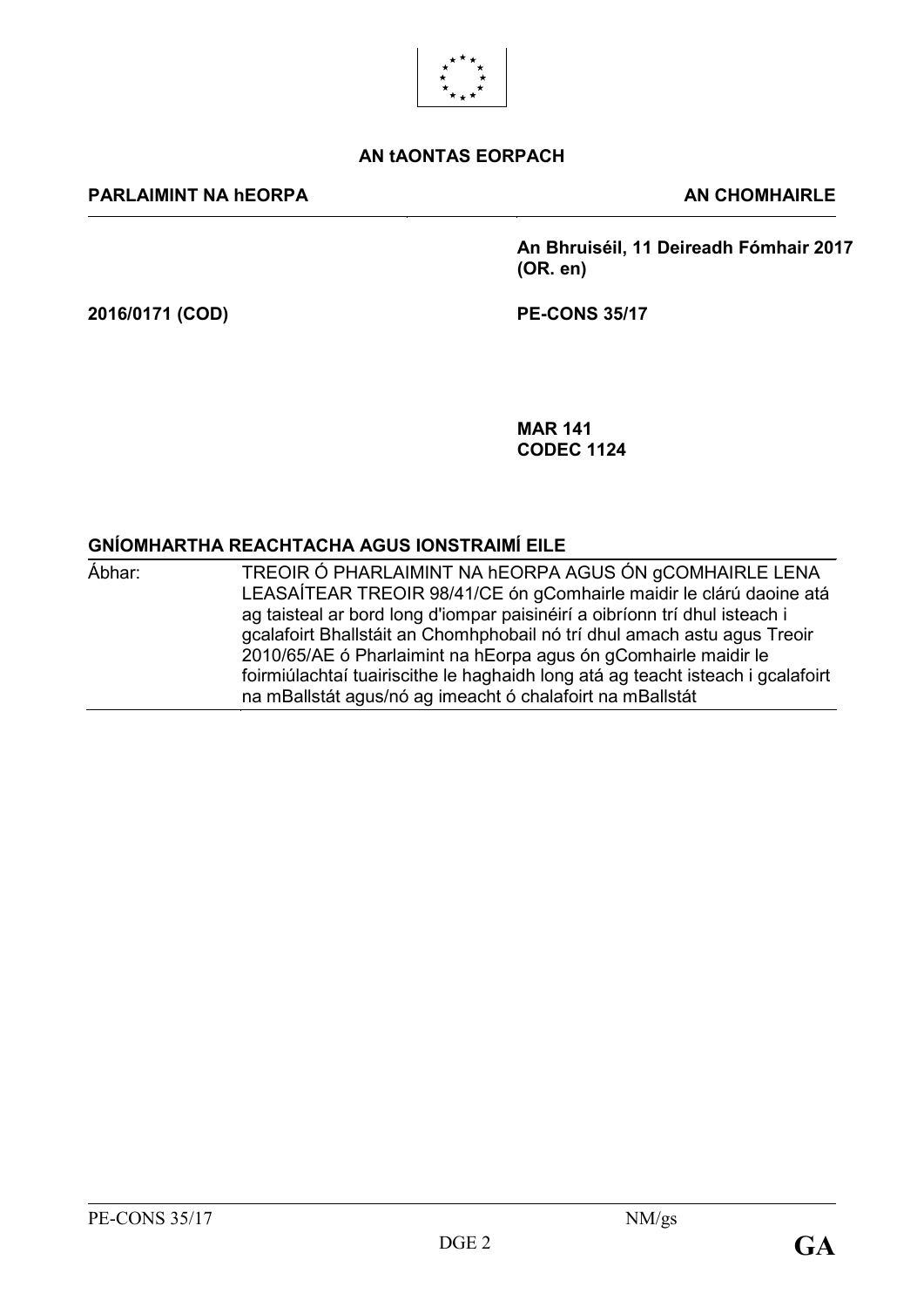# **TREOIR(AE) 2017/... Ó PHARLAIMINT NA hEORPA AGUS ÓN gCOMHAIRLE**

**an …**

**lena leasaítear Treoir 98/41/CE ón gComhairle maidir le clárú daoine atá ag taisteal ar bord long d'iompar paisinéirí a oibríonn trí dhul isteach i gcalafoirt Bhallstáit an Chomhphobail nó trí dhul amach astu agus Treoir 2010/65/AE ó Pharlaimint na hEorpa agus ón gComhairle maidir le foirmiúlachtaí tuairiscithe le haghaidh long atá ag teacht isteach i gcalafoirt na mBallstát agus/nó ag imeacht ó chalafoirt na mBallstát**

#### TÁ PARLAIMINT NA hEORPA AGUS COMHAIRLE AN AONTAIS EORPAIGH,

Ag féachaint don Chonradh ar Fheidhmiú an Aontais Eorpaigh, agus go háirithe Airteagal  $100(2)$  de,

Ag féachaint don togra ón gCoimisiún Eorpach,

Tar éis dóibh an dréachtghníomh reachtach a chur chuig na parlaimintí náisiúnta,

Ag féachaint don tuairim ó Choiste Eacnamaíoch agus Sóisialta na hEorpa<sup>[1](#page-1-0)</sup>,

Tar éis dul i gcomhairle le Coiste na Réigiún,

Ag gníomhú dóibh i gcomhréir leis an ngnáthnós imeachta reachtach**[2](#page-1-1)** ,

<span id="page-1-0"></span> $\mathbf{1}$ **<sup>1</sup>** IO C 34, 2.2.2017, lch. 172*.*

<span id="page-1-1"></span>**<sup>2</sup>** Seasamh ó Pharlaimint na hEorpa an 4 Deireadh Fómhair 2017 (nár foilsíodh fós san Iris Oifigiúil)] agus cinneadh ón gComhairle an …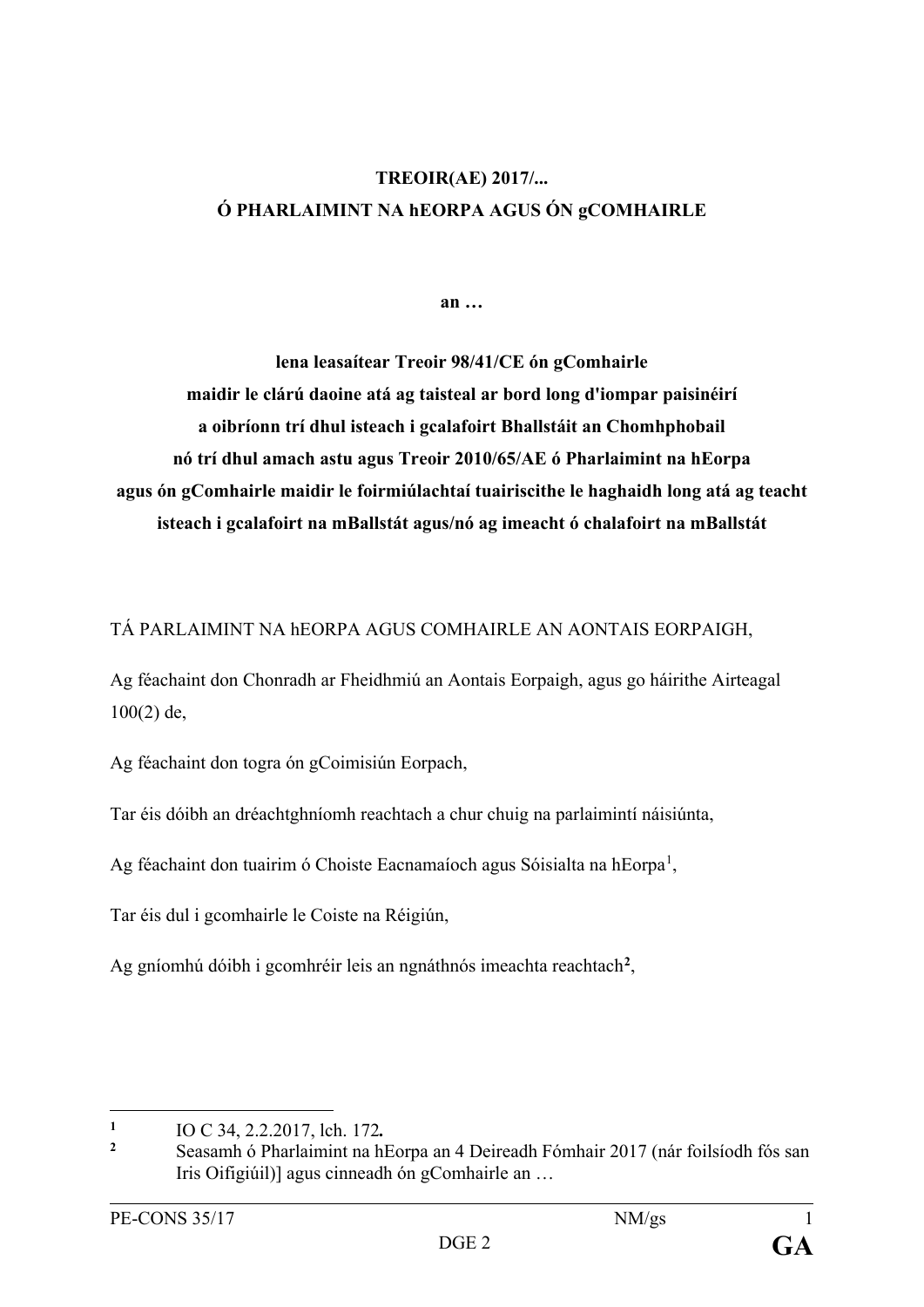De bharr an mhéid seo a leanas:

- (1) Tá faisnéis bheacht thráthúil ar an líon daoine nó ar *chéannacht* na ndaoine ar bord loinge sár-riachtanach le haghaidh ullmhú agus éifeachtacht oibríochtaí cuardaigh agus tarrthála. I gcás tionóisc ar muir, féadfaidh comhar iomlán idir údaráis náisiúnta inniúla an stáit nó na stát atá i gceist, an t-oibreoir loinge agus a ngníomhairí cur go mór le héifeachtacht na n-oibríochtaí. Tá gnéithe áirithe den chomhar sin á rialú le Treoir 98/4[1](#page-2-0)/CE ón gComhairle<sup>1</sup>.
- (2) Léiríonn torthaí sheiceáil oiriúnachta an Chláir um Oiriúnacht agus Feidhmíocht Rialála (REFIT) mar aon leis an taithí a fuarthas le linn Treoir 98/41/CE a chur chun feidhme, nach mbíonn teacht éasca i gcónaí ag na húdaráis inniúla ar fhaisnéis faoi dhaoine ar bord nuair a bhíonn sí ag taisteál uathu. Chun aghaidh a thabhairt ar an bhfadhb seo, ba cheart ceanglais reatha Threoir 98/41/CE a chur i gcomhréir leis na ceanglais a bhaineann le sonraí a thuairisciú go leictreonach, d'fhonn córas níos éifeachtúla a chruthú. A bhuí le digitiú, beimid in ann rochtain ar fhaisnéis a bhaineann le líon suntasach paisinéirí a éascú in éigeandáil nó i ndiaidh tionóisc ar muir.

<span id="page-2-0"></span> $\mathbf{1}$ **<sup>1</sup>** Treoir 98/41/CE ón gComhairle an 18 Meitheamh 1998 maidir le clárú daoine atá ag taisteal ar bord long d'iompar paisinéirí a oibríonn trí dhul isteach i gcalafoirt Bhallstáit an Chomhphobail nó trí dhul amach astu (IO L 188, 2.7.1998, lch. 35).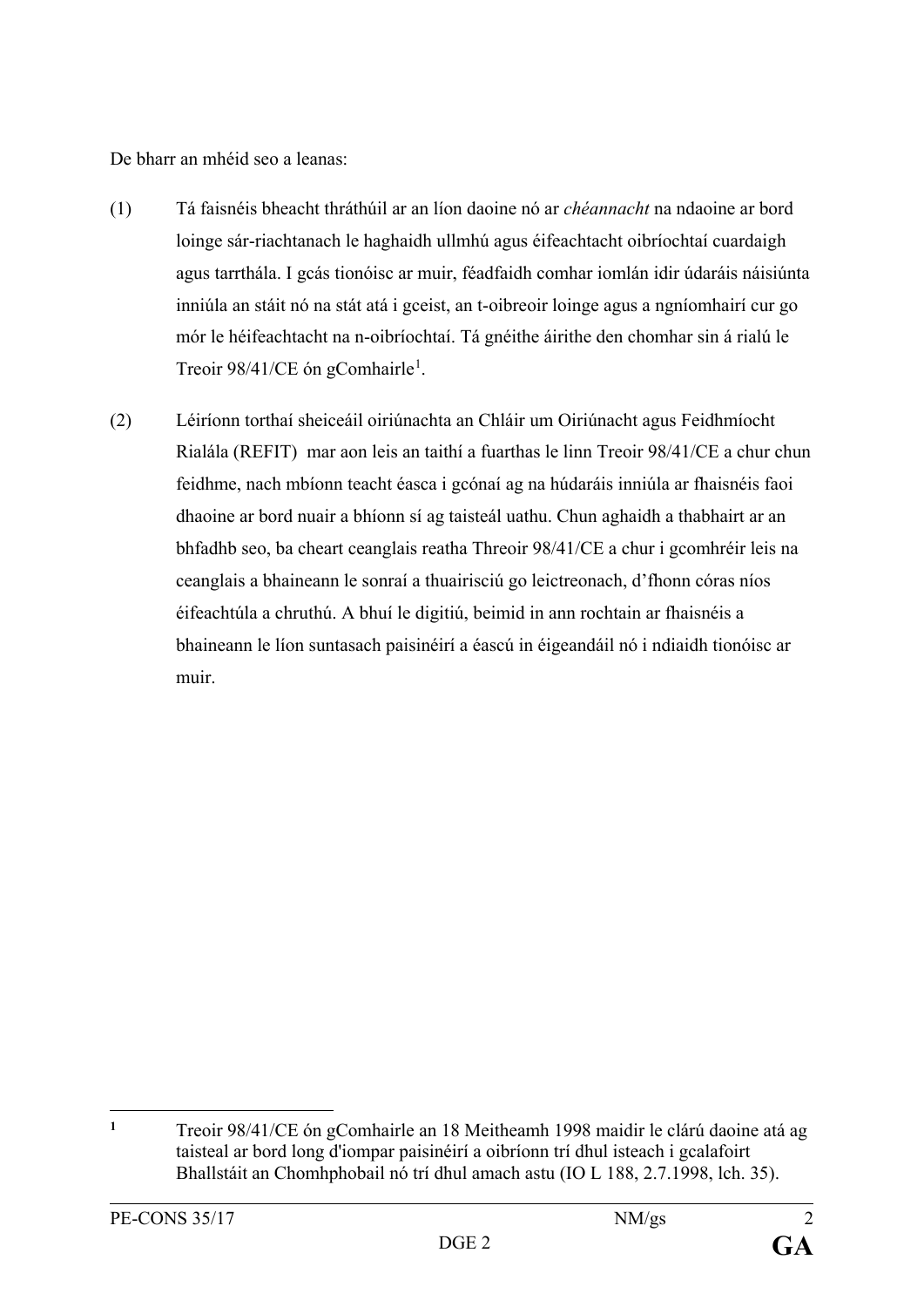- (3) Le 17 mbliana anuas, rinneadh dul chun cinn teicneolaíoch mór i dtaca le meán cumarsáide agus sonraí maidir le gluaiseachtaí long a stóráil. Cuireadh roinnt córais éigeantacha um thuairisciú long ar bun feadh imeallbhoird na hEorpa, i gcomhréir leis na rialacha ábhartha arna nglacadh ag an Eagraíocht Mhuirí Idirnáisiúnta (IMO). Trí dhlí an Aontais agus tríd an dlí náisiúnta araon, áirithítear go gcomhlíonann longa na ceanglais tuairiscithe atá i bhfeidhm faoi na córais sin. Is gá dul chun cinn a dhéanamh anois maidir le nuálaíocht theicneolaíoch, ag cur leis na torthaí a baineadh amach go n-uige seo, ar an leibhéal idirnáisiúnta san áireamh, agus á áirithiú go gcoimeádtar neodracht theicneolaíoch i gcónaí.
- (4) Maidir le bailiú, tarchur agus comhroinnt sonraí a bhaineann le longa, rinne an fhuinneog aonair náisiúnta dá dtagraítear i dTreoir 2010/65/AE ó Pharlaimint na hEorpa agus ón gComhairle[1](#page-3-0) agus Córas an Aontais um Malartú Faisnéise Muirí (SafeSeaNet) dá dtagraítear i dTreoir 2002/59/CE ó Pharlaimint na hEorpa agus ón gComhairle[2](#page-3-1) an méid sin a chumasú, a shimpliú agus a chomhchuibhiú. Dá bhrí sin, ba cheart an fhaisnéis faoi na daoine ar bord a cheanglaítear le Treoir 98/41/CE a thuairisciú san fhuinneog aonair náisiúnta trína bhféadfaidh an t-údarás inniúil rochtain a fháil go réidh ar na sonraí i gcás éigeandála nó i gcás tionóisc ar muir. Ba cheart an líon daoine ar bord a thuairisciú san fhuinneog aonair náisiúnta trí mhodhanna teicniúla iomchuí de rogha na mBallstát. Mar mhalairt air sin, ba cheart an líon sin a thuairisciú don údarás ainmnithe trí mheán an Chórais Aitheantais Uathoibríoch.

 $\mathbf{1}$ 

<span id="page-3-1"></span><span id="page-3-0"></span>**<sup>1</sup>** Treoir 2010/65/AE ó Pharlaimint na hEorpa agus ón gComhairle an 20 Deireadh Fómhair 2010 maidir le foirmiúlachtaí tuairiscithe le haghaidh long atá ag teacht isteach i gcalafoirt na mBallstát agus/nó ag imeacht ó chalafoirt na mBallstát agus lena n-aisghairtear Treoir 2002/6/CE (IO L 283, 29.10.2010, lch. 1). **<sup>2</sup>** Treoir 2002/59/CE ó Pharlaimint na hEorpa agus ón gComhairle an 27 Meitheamh 2002 lena mbunaítear córas faireacháin agus faisnéise um thrácht soithí de chuid an Chomhphobail agus lena n-aisghairtear Treoir 93/75/CEE ón gComhairle (IO L 208, 5.8.2002, lch. 10).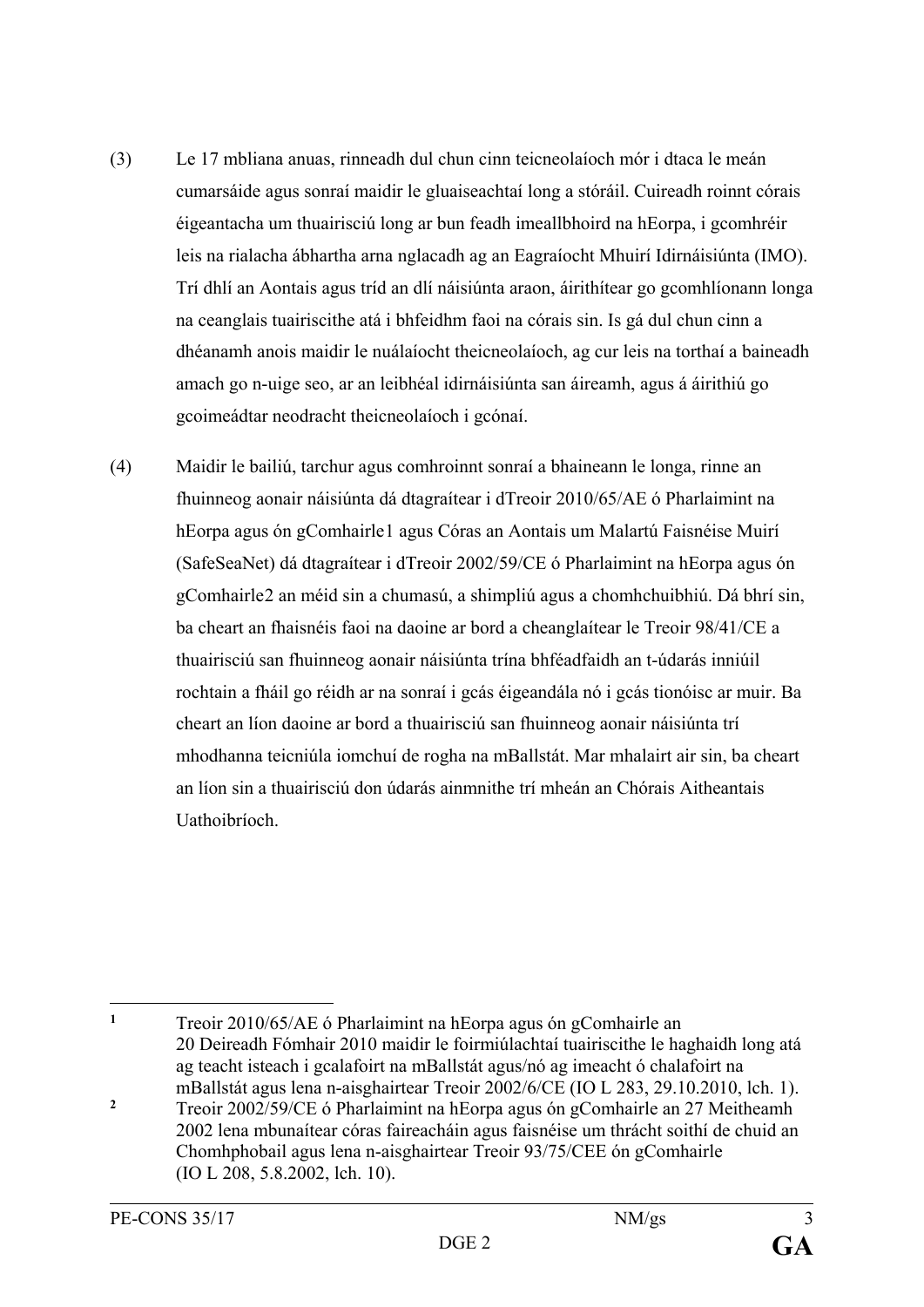- (5) Chun soláthar agus malartú faisnéise arna dtuairisciú faoin Treoir seo a éascú agus an t-ualach riaracháin a laghdú, ba cheart do na Ballstáit na foirmiúlachtaí tuairiscithe comhchuibhithe a úsáid arna mbunú le Treoir 2010/65/AE. I gcás tionóisc a mbeidh tionchar aici ar bhreis agus Ballstát amháin, ba cheart do na Ballstáit faisnéis a chur ar fáil do Bhallstáit eile tríd an gcóras SafeSeaNet.
- (6) Chun tréimhse leordhóthanach a sholáthar do na Ballstáit le foirmiúlachtaí nua a chur leis na fuinneoga aonair náisiúnta, is iomchuí foráil a dhéanamh maidir le hidirthréimhse ar lena linn a bheidh an deis ag na Ballstáit an córas reatha a choimeád chun daoine ar bord longa paisinéirí a chlárú.
- (7) Ba cheart do dhul chun cinn a dhéantar agus fuinneoga aonair náisiúnta á bhforbairt a bheith mar bhunús le dul i dtreo timpeallacht fuinneoige aonair Eorpach amach anseo.
- (8) Ba cheart do na Ballstáit oibreoirí, agus go háirithe oibreoirí beaga, a spreagadh chun an Fhuinneog Aonair Náisiúnta a úsáid. Mar sin féin, chun comhlíonadh phrionsabal na comhréireachta a áirithiú, ba cheart an deis a bheith ag na Ballstáit, faoi choinníollacha sonracha, oibreoirí beaga nach bhfuil an Fhuinneog Aonair Náisiúnta in úsáid go fóill acu agus a oibríonn go príomha ar thurais intíre ghairide a mhaireann tréimhse is gairide ná 60 nóiméad, ba cheart an deis a bheith acu na hoibreoirí sin a dhíolmhú ón oibleagáid líon na ndaoine ar bord a thuairisciú san Fhuinneog Aonair Náisiúnta.
- (9) Chun suíomh geografach sonrach na n-oileán Heligoland agus Bornholm agus cineál a nasc iompair leis an mhórthír a chur i gcuntas, ba cheart am breise a thabhairt don Ghearmáin, don Danmhairg agus don tSualainn chun liosta na ndaoine ar bord a bhailiú agus, go ceann idirthréimhse sheasta, an fhaisnéis sin a chur in iúl trí úsáid an chórais reatha.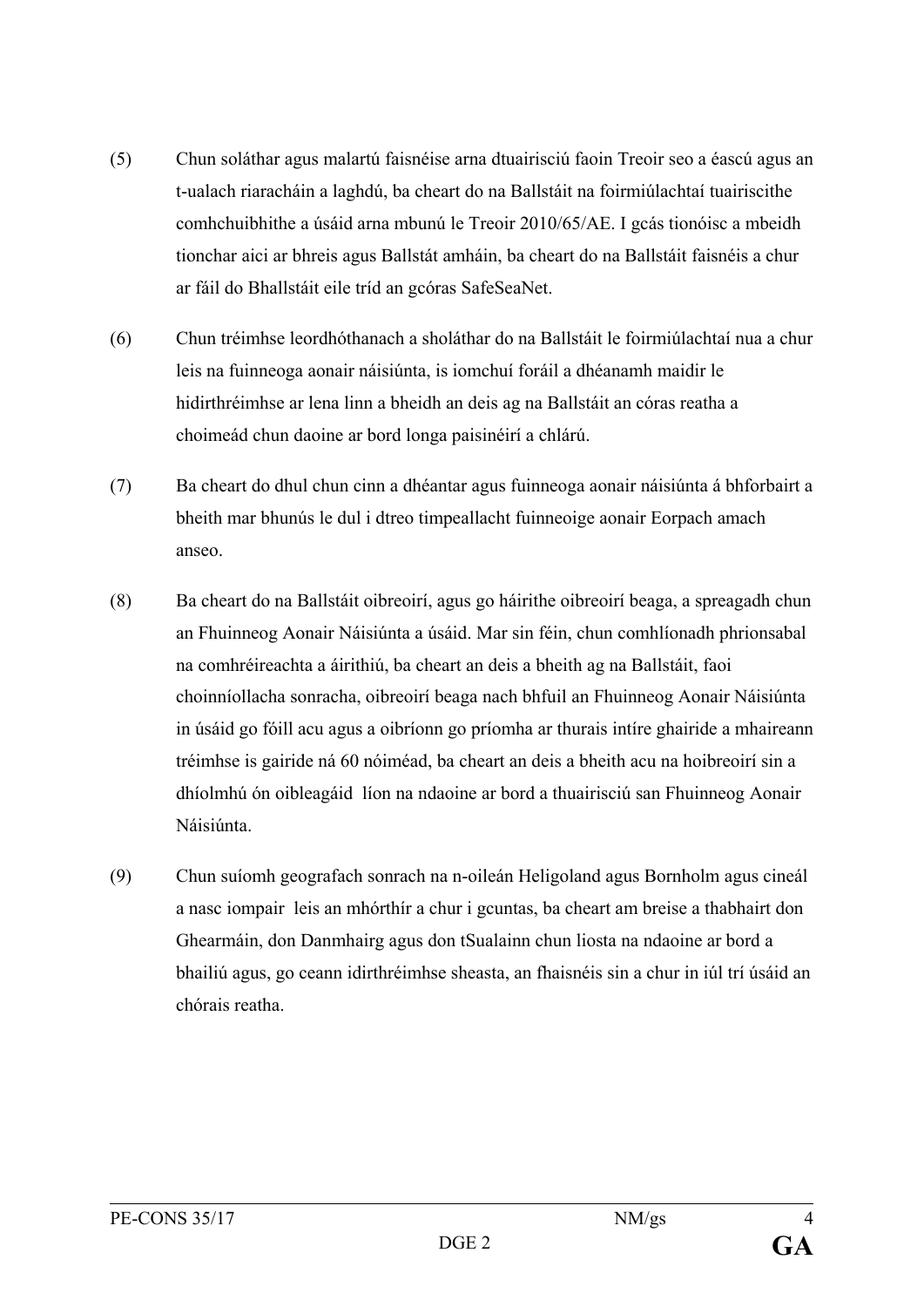- (10) Ba cheart gur féidir leis na Ballstáit na deiseanna atá ann a choimeád leis an tairseach 20 míle a ísliú chun an liosta daoine ar bord a thaifeadadh agus a thuairisciú. Leis an gceart sin, d'fhéadfaí turais a áireamh i gcás ina stadann longa paisinéirí, ar a bhfuil líon ard paisinéirí á n-iompar, go leanúnach idir calafoirt ar gairide ná 20 míle an t-achar le linn turas fada aonair. I gcásanna den sórt sin, ba cheart cead a bheith ag na Ballstáit an tairseach 20 míle a ísliú ionas go bhféadfaí an fhaisnéis a cheanglaítear leis an Treoir seo a thaifeadadh maidir le paisinéirí ar bord, ar paisinéirí iad a tháinig ar bord ag an gcéad chalafort nó ag calafoirt idirmheánacha.
- (11) Chun faisnéis thráthúil iontaofa a thabhairt do ghaolta i gcás tionóisc, chun moilleanna míchuí sa chúnamh consalach agus i seirbhísí eile a laghdú agus chun nósanna imeachta maidir le sainaithint a éascú, ba cheart faisnéis faoi náisiúntacht na ndaoine ar bord a bheith san áireamh sna sonraí a chuirtear in iúl. Ba cheart an liosta d'iontrálacha sonraí riachtanacha le haghaidh turais a mhaireann tréimhse is faide ná 20 míle a shimpliú, a shoiléiriú agus, a mhéid is féidir, a ailiniú le ceanglais tuairiscithe don fhuinneog aonair náisiúnta.
- (12) I bhfianaise an dul chun cinn atá ar mhodhanna leictreonacha chun sonraí a thaifeadadh agus ag cur san áireamh gur cheart sonraí pearsanta a bhailiú sula nimeoidh an long ach go háirithe, ba cheart an mhoill 30 nóiméad dá bhforáiltear i dTreoir 98/41/CE faoi láthair a laghdú chuig 15 nóiméad.
- (13) Is den tábhacht go soláthrófaí treoracha soiléire do gach duine ar bord lena leanúint in éigeandáil, i gcomhréir le ceanglais idirnáisiúnta.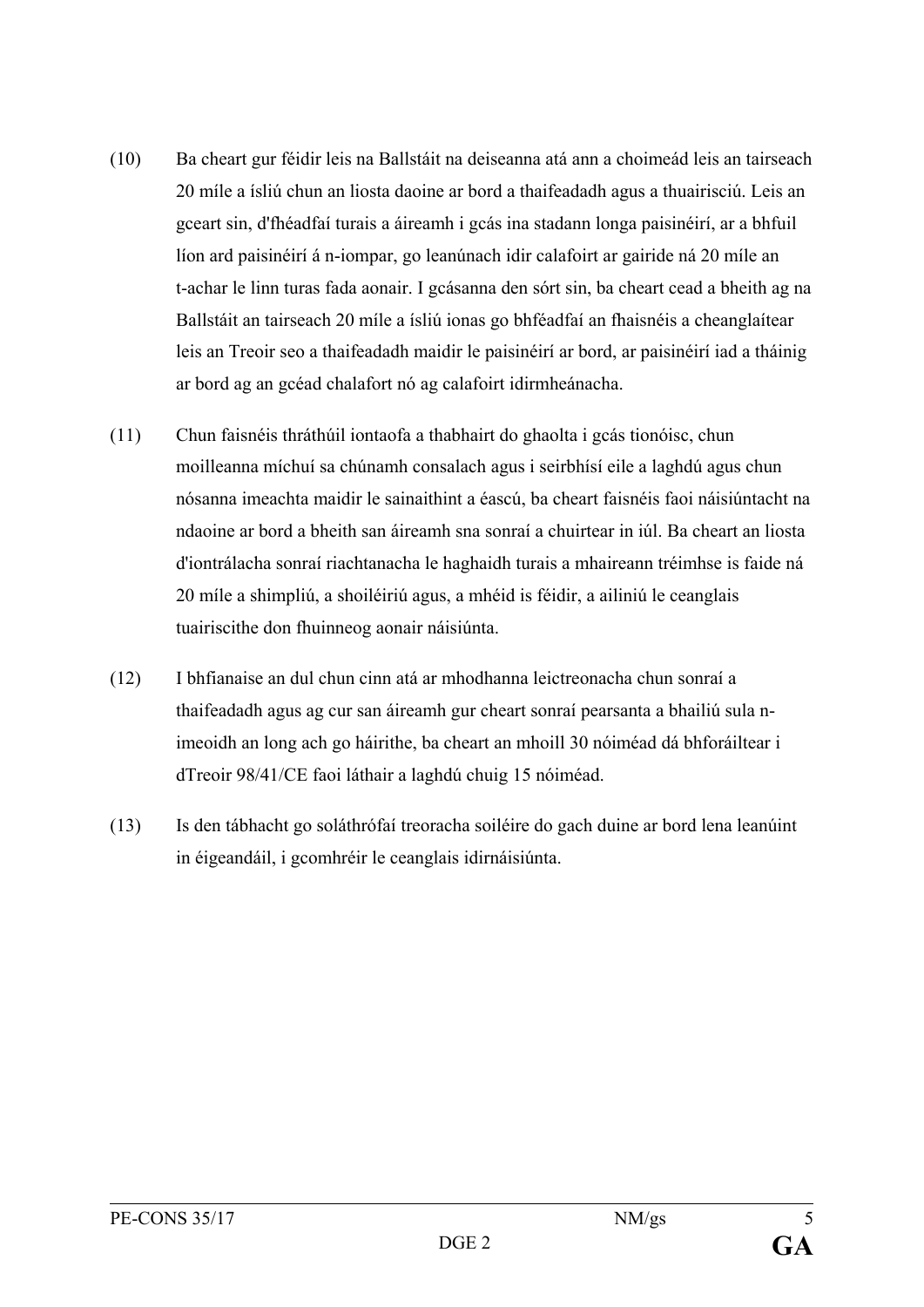- (14) Chun go méadófar soiléireacht dlí agus go ndéanfar dul chun cinn ar chomhsheasmhacht le reachtaíocht ghaolmhar de chuid an Aontais, agus go háirithe Treoir 2009/45/CE ó Pharlaimint na hEorpa agus ón gComhairl[e1](#page-6-0), ba cheart roinnt tagairtí atá as dáta, débhríoch agus mearbhlach a nuashonrú nó a scriosadh. Ba cheart an sainmhíniú ar ' long paisinéirí' a ailíniú le reachtaíocht eile de chuid an Aontais, agus raon feidhme na Treorach seo á choimeád. Ba cheart an sainmhíniú ar 'uiscí faoi fhothain' a scriosadh agus an coincheap a ailíniú le Treoir 2009/45/CE chun críocha na ndíolúintí faoin Treoir seo, le linn gaireacht saoráidí cuardaigh agus tarrthála a áirithiú.. Ba cheart an sainmhíniú ar 'cláraitheoir paisinéirí' a leasú chun go léireofar na dualgais nua nach n-áirítear coimeád na faisnéise orthu a thuilleadh. Sa sainmhíniú ar 'údarás ainmnithe', ba cheart údaráis inniúla a chuimsiú, ar údaráis inniúla iad ag a bhfuil rochtain dhíreach nó indíreach ar an bhfaisnéis a cheanglaítear leis an Treoir seo. Ba cheart na ceanglais chomhfhreagracha do chórais clárúcháin paisinéirí do chuideachtaí a scriosadh.
- (15) Níor cheart feidhm a bheith ag an Treoir seo maidir le luaimh phléisiúir ná árthaí pléisiúir. Go háirithe, níor cheart feidhm a bheith ag an Treoir seo maidir le luaimh phléisiúir ná árthaí pléisiúir a bhfuil cairtfhostú trí fhorléasadh déanta orthu agus nach luaimh ná árthaí trádála chun paisinéirí a iompar iad ina dhiaidh sin.
- (16) Ba cheart do na Ballstáit a bheith i gcónaí freagrach as deimhin a dhéanamh de go gcomhlíontar na ceanglais um chlárú sonraí faoi Threoir 98/41/CE, is é sin maidir le cruinneas agus clárú tráthúil na sonraí. Chun comhsheasmhacht na faisnéise a áirithiú, ba cheart go bhféadfaí seiceálacha fánacha a dhéanamh.

<span id="page-6-0"></span> $\mathbf{1}$ **<sup>1</sup>** Treoir 2009/45/CE ó Pharlaimint na hEorpa agus ón gComhairle an 6 Bealtaine 2009 maidir le rialacha agus caighdeáin sábháilteachta le haghaidh long paisinéirí (IO L 163, 25.6.2009, lch. 1).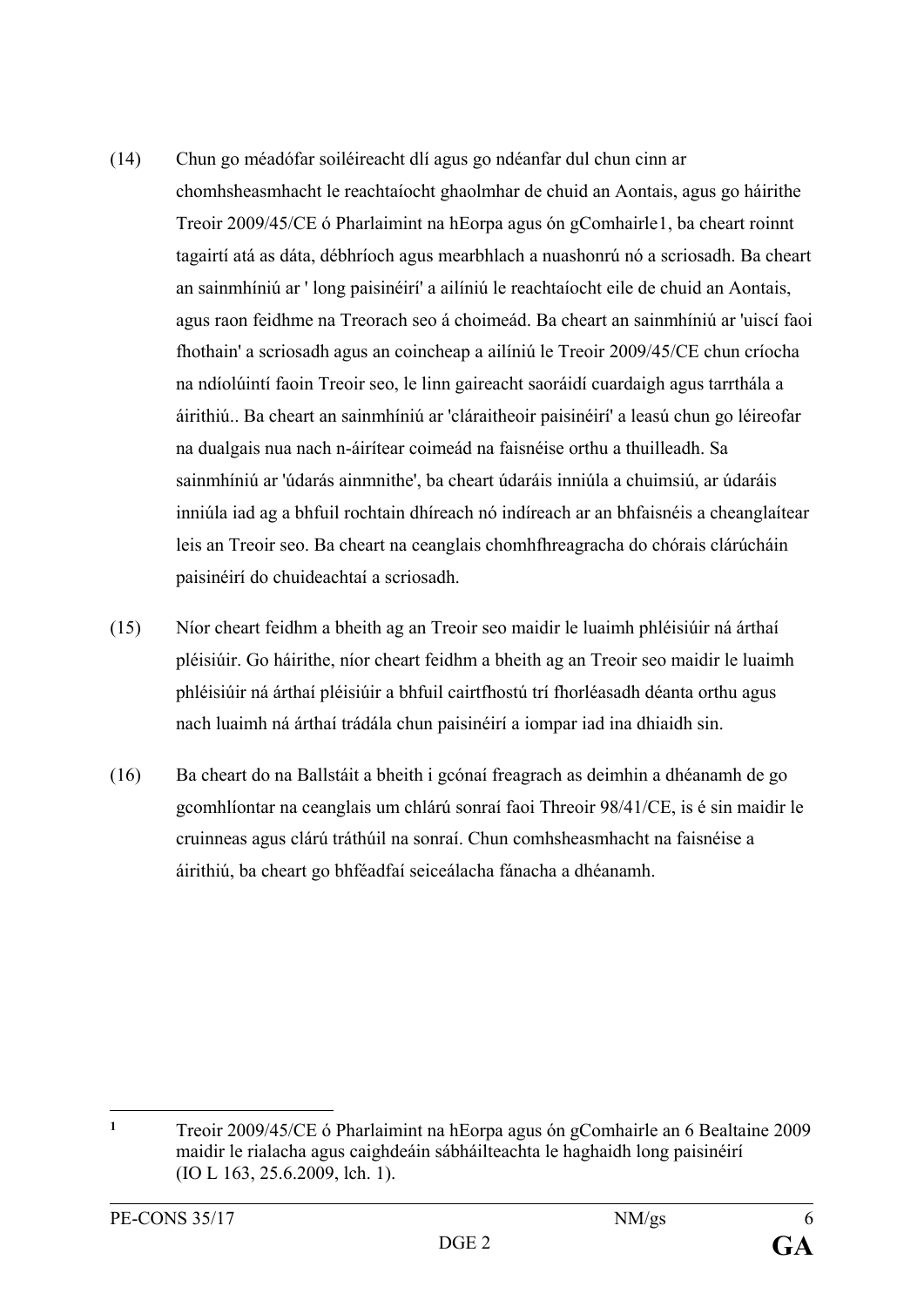- (17) Fad atá baint ag bearta dá bhforáiltear i dTreoir 98/41/CE agus i dTreoir 2010/65/AE le próiseáil sonraí pearsanta, ba cheart an phróiseáil sin a dhéanamh i gcomhréir le dlí an Aontais maidir le cosaint sonraí pearsanta, go háirithe Rialachán (AE) Uimh. 2016/679 ó Pharlaimint na hEorpa agus ón gComhairle[1,](#page-7-0) agus Rialachán (CE) Uimh. 45/2001 ó Pharlaimint na hEorpa agus ón gComhairle[2.](#page-7-1) Go háirithe agus gan dochar d'oibleagáidí dlí eile i gcomhlíonadh an dlí maidir le cosaint sonraí, níor cheart sonraí pearsanta arna mbailiú i gcomhréir le Treoir 98/41/CE a phróiseáil ná a úsáid chun aon chríoch eile agus níor cheart iad a choinneáil go ceann tréimhse is faide ná tréimhse is gá chun críocha Threoir 98/41/CE. Dá bhrí sin, ba cheart sonraí pearsanta a scriosadh go huathoibríoch agus gan moill mhíchuí a luaithe a bheidh turas loinge déanta go slán sábháilte, mar is infheidhme, nuair a bheidh imscrúdú nó nós imeachta breithiúnach curtha i gcrích, ar imscrúdú nó nós imeachta é a chuirtear ar bun tar éis tionóisce nó éigeandála.
- (18) Agus úrscothacht agus costas an chur chun feidhme á gcur san áireamh, ba cheart do gach cuideachta bearta teicniúla agus eagraíochtúla iomchuí a chur chun feidhme le sonraí pearsanta arna bpróiseáil de bhun na Treorach seo a chosaint ar scrios tionóisceach nó neamhdhleathach nó cailleadh tionóisceach, athrú, agus nochtadh nó rochtain neamhdhleathach, i gcomhréir le reachtaíocht an Aontais agus reachtaíocht náisiúnta maidir le cosaint sonraí.

<span id="page-7-0"></span> $\mathbf{I}$ *<sup>1</sup>* Rialachán (AE) 2016/679 ó Pharlaimint na hEorpa agus ón gComhairle an 27 Aibreán 2016 maidir le daoine nádúrtha a chosaint i ndáil le sonraí pearsanta a phróiseáil agus maidir le saorghluaiseacht sonraí den sórt sin, agus lena naisghairtear Treoir 95/46/CE (An Rialachán Ginearálta maidir le Cosaint Sonraí) (IO L 119, 4.5.2016, lch. 1).

<span id="page-7-1"></span>**<sup>2</sup>** Rialachán (CE) Uimh. 45/2001 ó Pharlaimint na hEorpa agus ón gComhairle an 18 Nollaig 2000 maidir le daoine aonair a chosaint i dtaca le próiseáil sonraí pearsanta a dhéanann institiúidí agus comhlachtaí an Chomhphobail agus maidir le saorghluaiseacht na sonraí sin (IO L 8, 12.1.2001, lch. 1).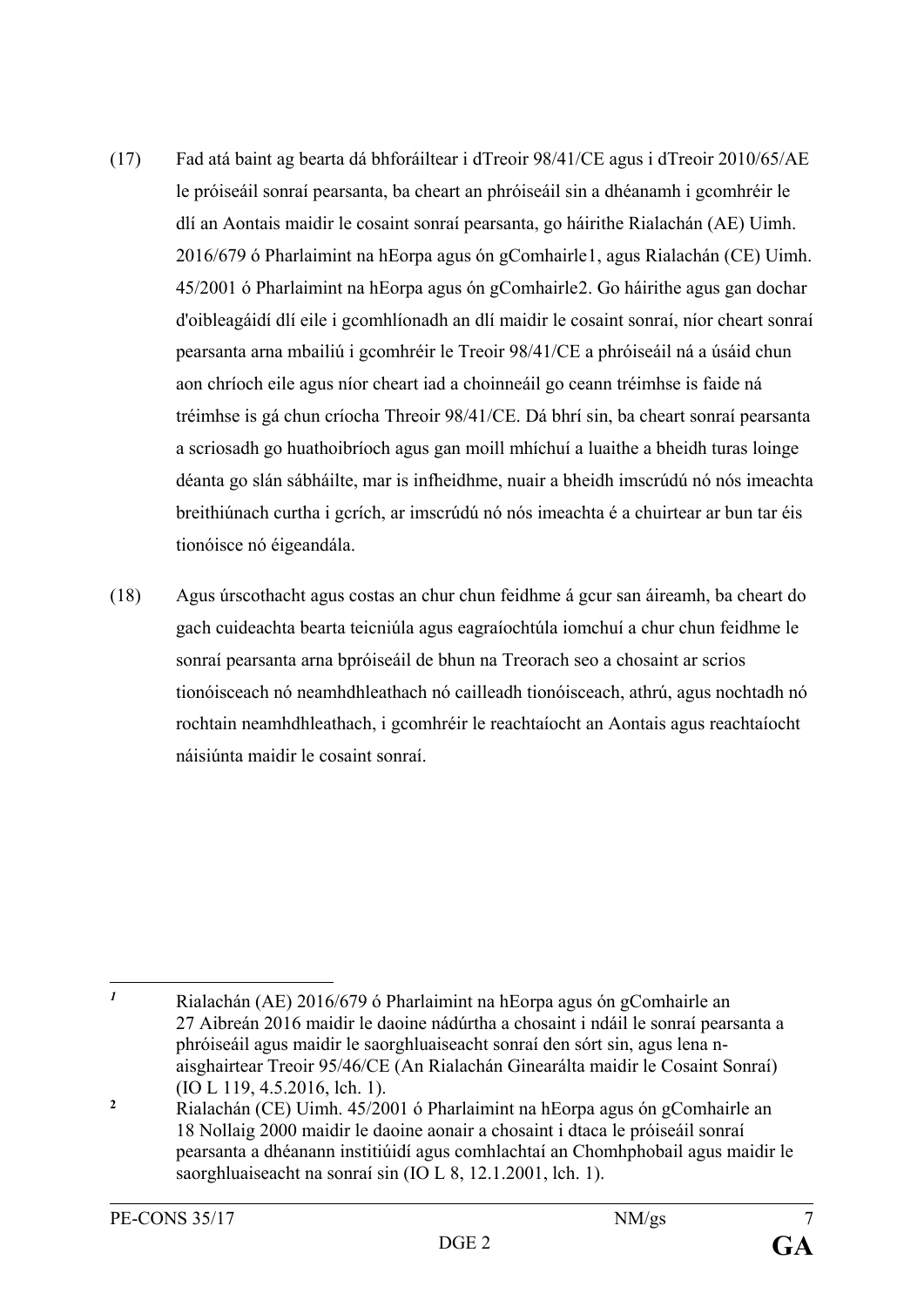- (19) I bhfianaise phrionsabail na comhréireachta agus toisc gur chun leas an phaisinéara é fíorfhaisnéis a chur ar fáil, is leor na modhanna reatha chun sonraí pearsanta a bhailiú ar an mbonn féindearbhú ó phaisinéirí chun críocha Threoir 98/41/CE. Ag an am céanna, ba cheart a áirithiú le modhanna leictreonacha chun sonraí a chlárú agus a fhíorú go gcláraítear faisnéis uathúil do gach duine ar bord.
- (20) Chun cur leis an trédhearcacht, agus chun na Ballstáit do thabhairt fógra maidir le díolúintí agus le hiarrataí ar mhaolú a éascú, ba cheart don Choimisiún bunachar sonraí a bhunú agus a choimeád chun na críche sin. Ba cheart na bearta ar tugadh fógra ina leith a chur san áireamh ann mar dhréacht agus ina bhfoirmeacha glactha. Ba cheart rochtain phoiblí a thabhairt ar na bearta arna nglacadh.
- (21) Maidir le sonraí a bhaineann leis na Ballstáit do thabhairt fógra i leith díolúintí agus iarrataí ar mhaolú, ba cheart iad a chomhchuibhiú agus a chomhordú mar is gá lena áirithiú go mbainfí an úsáid is éifeachtaí is féidir as na sonraí sin.
- (22) I bhfianaise na n-athruithe a tháinig chun cinn mar thoradh ar an gConradh ar Fheidhmiú an Aontais Eorpaigh (CFAE), ba cheart nuashonrú comhfhreagrach a dhéanamh ar na cumhachtaí a thugtar don Choimisiún chun Treoir 98/41/CE a chur chun feidhme. Ba cheart gníomhartha cur chun feidhme a ghlacadh i gcomhréir le Rialachán (AE) Uimh. [1](#page-8-0)82/2011 ó Pharlaimint na hEorpa agus ón gComhairle<sup>1.</sup>

<span id="page-8-0"></span><sup>&</sup>lt;u>.</u> **<sup>1</sup>** Rialachán (AE) Uimh. 182/2011 ó Pharlaimint na hEorpa agus ón gComhairle an 16 Feabhra 2011 lena leagtar síos na rialacha agus na prionsabail ghinearálta a bhaineann leis na sásraí maidir le rialú ag na Ballstáit ar fheidhmiú cumhachtaí cur chun feidhme ag an gCoimisiún (IO L 55, 28.2.2011, lch. 13).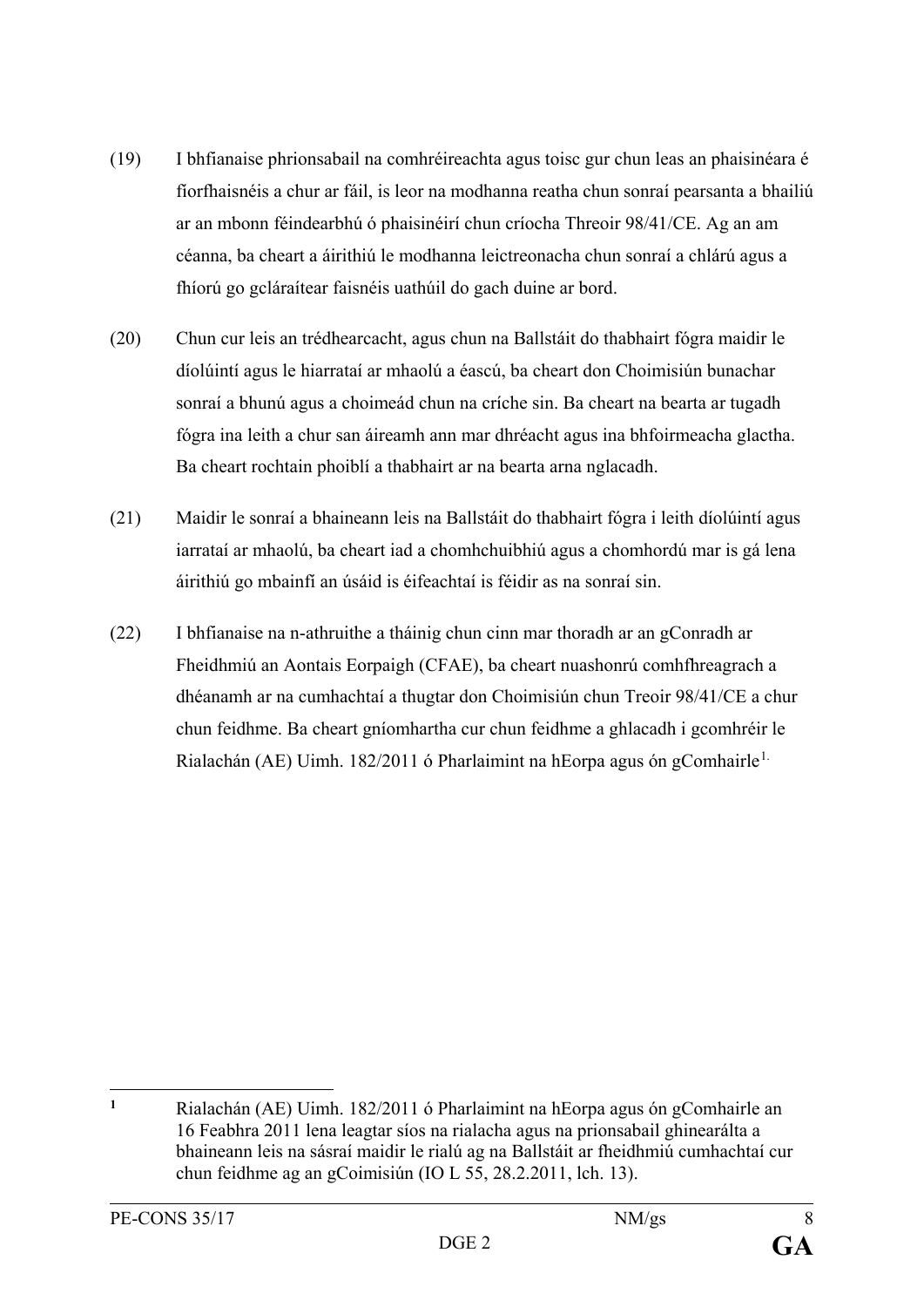- (23) Chun forbairtí ar an leibhéal idirnáisiúnta a chur san áireamh agus trédhearcacht a mhéadú, ba cheart an chumhacht chun gníomhartha a ghlacadh i gcomhréir le hAirteagal 290 de CFAE a tharmligean chuig an gCoimisiún i leith leasuithe ar bith ar na hionstraimí idirnáisiúnta a chur i bhfeidhm, más gá, chun críocha na Treorach seo. Tá sé tábhachtach, go háirithe, go rachadh an Coimisiún i mbun comhairliúcháin iomchuí le linn a chuid oibre ullmhúcháin, lena n-áirítear ar leibhéal na saineolaithe, agus go ndéanfaí na comhairliúcháin sin i gcomhréir leis na prionsabail a leagtar síos sa Chomhaontú Idirinstitiúideach an 13 Aibreán 2016 maidir le Reachtóireacht Níos Fearr. Go háirithe, chun rannpháirtíocht chomhionann in ullmhú gníomhartha tarmligthe a áirithiú, gheobhaidh Parlaimint na hEorpa agus an Chomhairle na doiciméid uile ag an am céanna leis na saineolaithe sna Ballstáit, agus tá rochtain chórasach ag a gcuid saineolaithe ar chruinnithe grúpaí saineolaithe de chuid an Choimisiúin a bheidh ag plé le gníomhartha tarmligthe a ullmhú.
- (24) I bhfianaise thimthriall faireacháin iomlán chuairteanna na Gníomhaireachta Eorpaí um Shábháilteacht Mhuirí, ba cheart don Choimisiún cur chun feidhme Threoir 98/41/CE a mheas faoin… [seacht mbliana tar éis an dáta dá dtagraítear sa dara fomhír d'Airteagal 3(1)] agus tuarascáil a thabhairt do Pharlaimint na hEorpa agus don Chomhairle ina thaobh sin. Ba cheart do na Ballstáit oibriú i gcomhar leis an gCoimisiún chun an fhaisnéis uile is gá a bhailiú don mheasúnú sin.
- (25) Chun na hathruithe a rinneadh ar Threoir 98/41/CE a léiriú, ba cheart faisnéis faoi dhaoine ar bord a chur san áireamh sa liosta d'fhoirmiúlachtaí tuairiscithe dá dtagraítear i gCuid A den Iarscríbhinn a ghabhann le Treoir 2010/65/AE.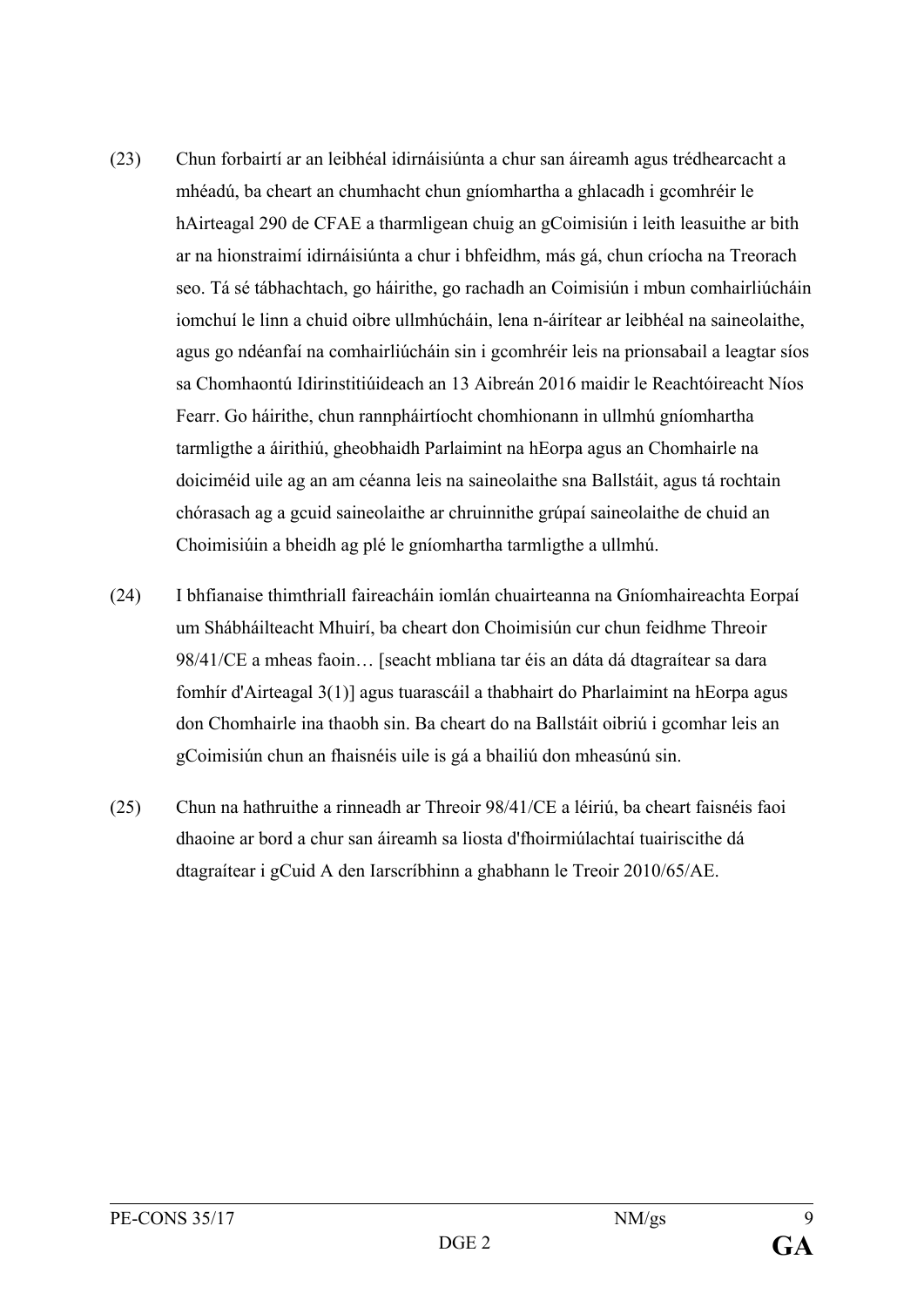- (26) Ionas nach gcuirfear ualach díréireach riaracháin ar Bhallstáit thalamhiata nach bhfuil longa paisinéirí acu a bhfuil a mbratach ar foluain orthu agus a thagann faoi raon feidhme na Treorach seo, ba cheart a cheadú do na Ballstáit sin maolú a dhéanamh ar fhorálacha na Treorach seo. Fágann sin, fad a chomhlíontar an coinníoll sin, nach bhfuil sé d'oibleagáid orthu an Treoir seo a thrasuí.
- (27) Chuathas i gcomhairle leis an Maoirseoir Eorpach ar Chosaint Sonraí i gcomhréir le hAirteagal 28(2) de Rialachán (CE) Uimh. 45/2001 agus thug sé barúlacha foirmiúla an 9 Nollaig 2016.
- (28) Ba cheart dá bhrí sin Treoir 98/41/CE agus Treoir 2010/65/AE a leasú dá réir,

TAR ÉIS AN TREOIR SEO A GHLACADH: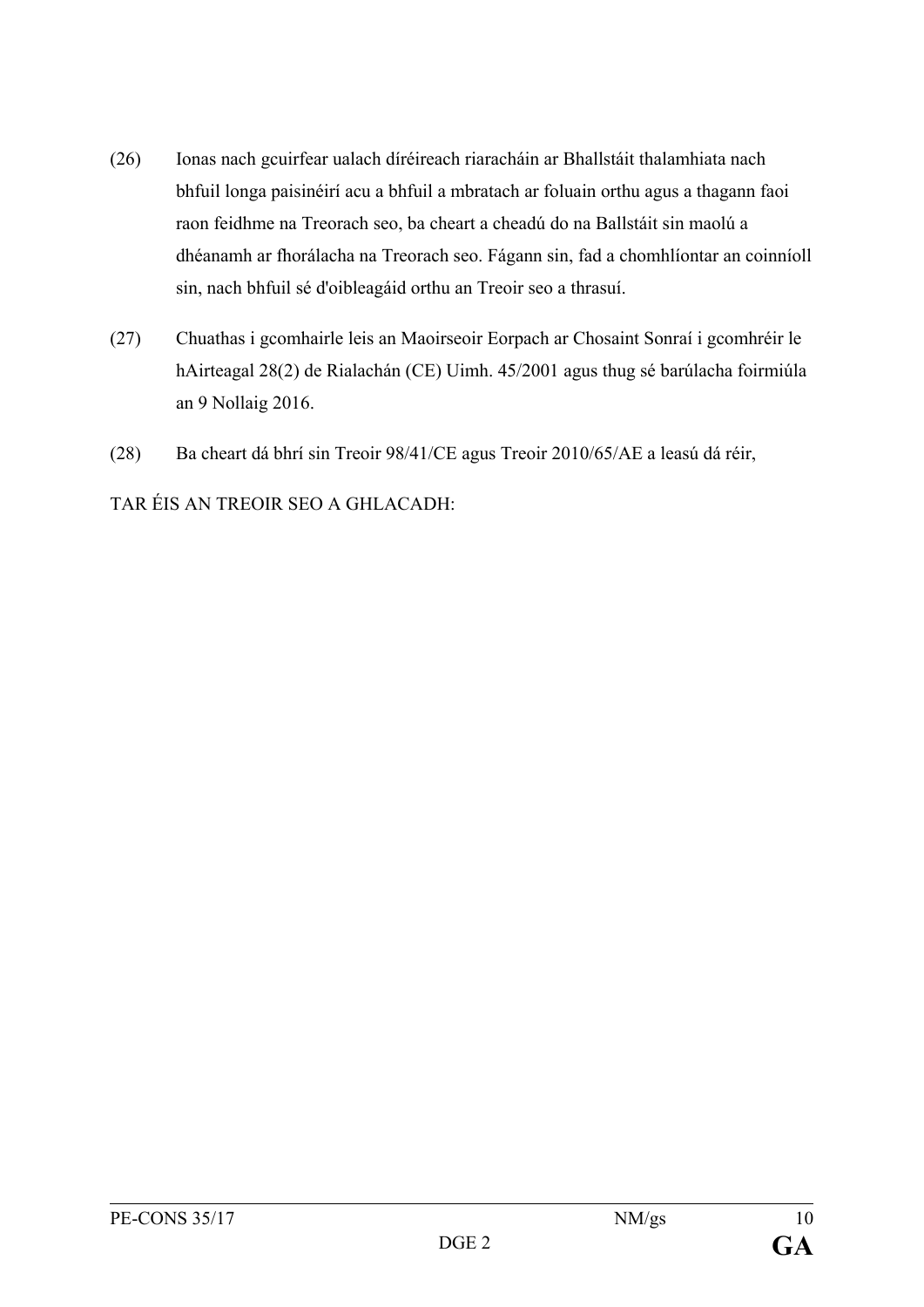# *Airteagal 1 Leasuithe ar Threoir 98/41/CE*

Leasaítear Treoir 98/41/CE mar a leanas:

- (1) leasaítear Airteagal 2 mar a leanas:
	- (a) cuirtear an méid seo a leanas in ionad an dara fleasc:
		- "– ciallóidh 'long paisinéirí' long nó árthach ardluais ar a n-iompraítear breis agus 12 phaisinéir,";
	- (b) cuirtear an méid seo a leanas in ionad an séú fleasc:
		- "– ciallóidh 'cláraitheoir paisinéirí' an duine freagrach arna ainmniú ag cuideachta chun oibleagáidí an chóid ISM a chomhlíonadh, mas infheidhme, nó duine arna ainmniú ag cuideachta atá freagrach as faisnéis a tharchur i leith paisinéirí a chuaigh ar bord long paisinéirí de chuid cuideachta,";
	- (*c*) cuirtear an méid seo a leanas in ionad an seachtú fleasc:
		- "– ciallóidh 'údarás ainmnithe' an t-údarás inniúil de chuid an Bhallstáit atá freagrach as cuardach agus tarrtháil nó a bhfuil baint aige le toradh tionóisce ag a bhfuil rochtain ar an bhfaisnéis a cheanglaítear faoin Treoir seo,";
	- (d) scriostar an naoú fleasc;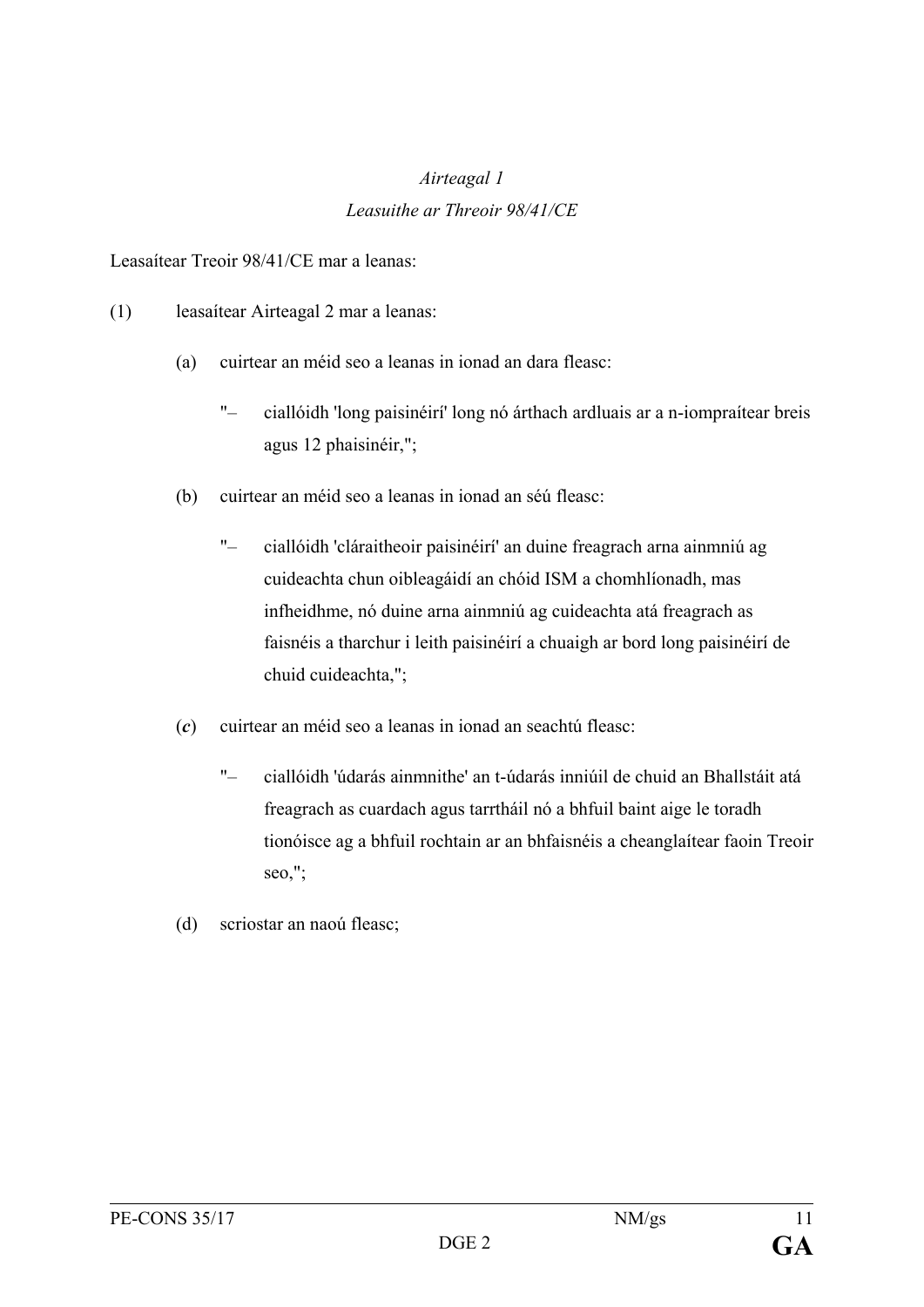- (e) sa deichiú fleasc, cuirtear an méid seo a leanas in ionad an fhrása réamhráitigh:
	- "– ciallóidh 'seirbhís rialta' sraith turas trasna long a oibrítear chun freastal ar thrácht idir an dá chalafort chéanna nó níos mó, nó sraith turas ón gcalafort agus chuig an gcalafort céanna gan stadanna idir eatarthu ach oiread";
	- (f) cuirtear isteach an fleasc seo a leanas:
		- "– ciallóidh 'limistéar calafoirt' limistéar arna shainiú i bpointe (r) d'Airteagal 2 de Threoir 2009/45/CE,";
	- (g) cuirtear isteach an fleasc seo a leanas:
		- "– ciallóidh 'luamh pléisiúir nó árthach pléisiúir' soitheach nach soitheach trádála é, beag beann ar a chóracha tiomána.";
- (2) cuirtear an méid seo a leanas in ionad Airteagal 3:

#### "Airteagal 3

- 1. Beidh feidhm ag an Treoir seo maidir le longa paisinéirí cé is moite de:
	- longa cogaidh agus longa trúpaí,
	- luaimh phléisiúir agus árthaí pléisiúir,
	- longa nach gcuirtear ag obair ach amháin i limistéir chalafoirt nó in uiscebhealaí intíre.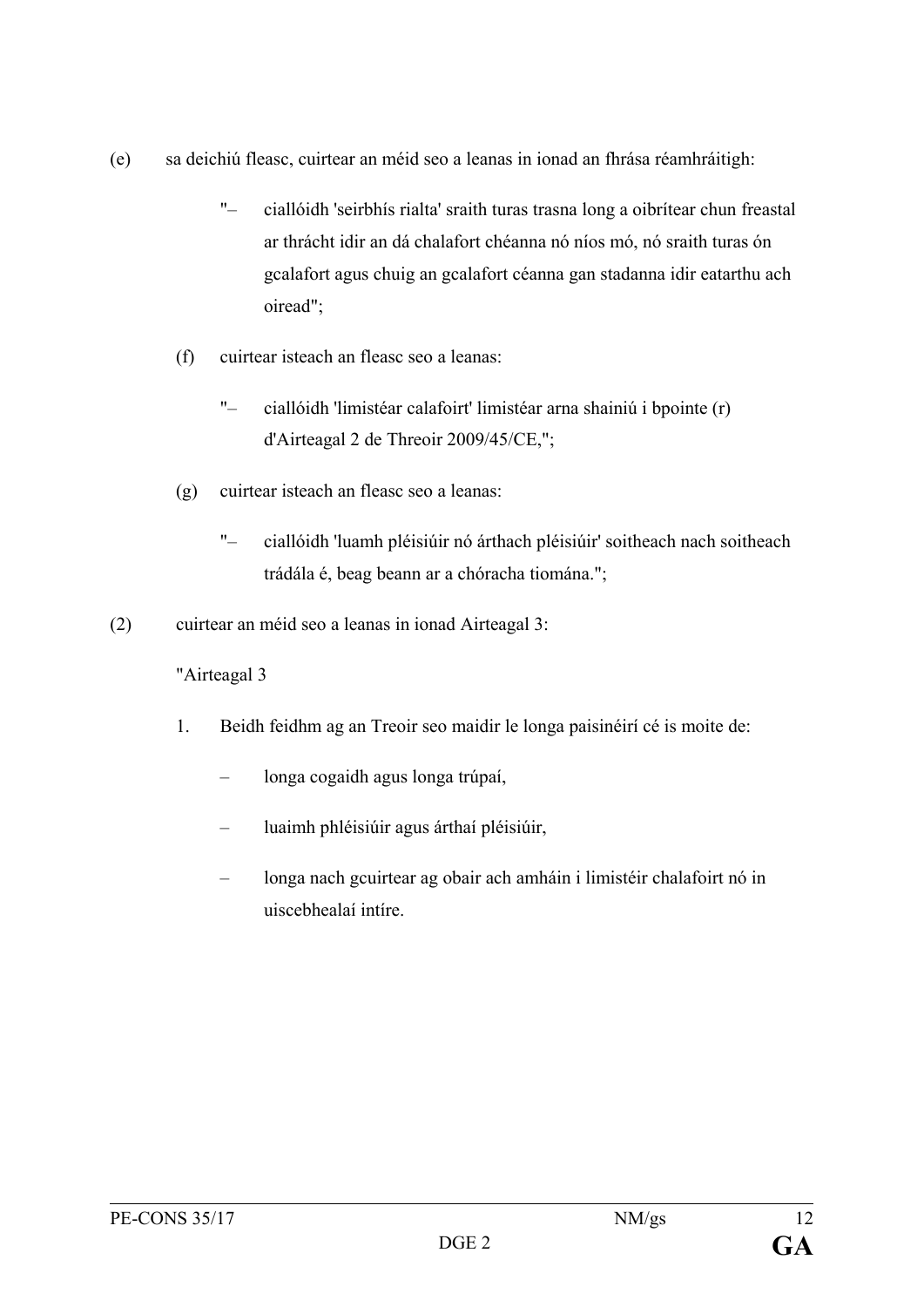2. Maidir le Ballstáit nach bhfuil calafoirt acu agus nach bhfuil longa paisinéirí acu a bhfuil a mbratach ar foluain orthu agus a thagann faoi raon feidhme na Treorach seo, féadfaidh siad maolú a dhéanamh ar fhorálacha na Treorach seo cé is moite den oibleagáid a leagtar amach sa dara fomhír.

Maidir leis na Ballstáit sin a bhfuil rún acu úsáid a bhaint as an maolú sin, cuirfidh siad scéala chuig an gCoimisiún ar an [dáta thrasuí na Treorach leasaithí seo] ar a dhéanaí má chomhlíontar na coinníollacha agus cuirfidh siad aon athrú a dhéantar ina dhiaidh sin in iúl don Choimisiún go bliantúil as sin amach. Ní fhéadfaidh na Ballstáit sin a cheadú go ndéanfar a mbratach a chur ar foluain ar longa paisinéirí a thagann faoi raon feidhme na Treorach seo go dtí go mbeidh an Treoir seo trasuite agus curtha chun feidhme acu.";

- (3) in Airteagal 4, cuirtear an méid seo a leanas in ionad mhír 2:
	- "2. Sula n-imeoidh long paisinéirí, déanfar an líon daoine ar bord a chur in iúl do mháistir na loinge agus déanfar é a thaifeadadh trí mhodhanna teicniúla iomchuí san fhuinneog aonair arna bunú de bhun Airteagal 5 de Threoir 2010/65/AE ó Pharlaimint na hEorpa agus ón gComhairle\* nó, má roghnaíonn an Ballstát déanamh amhlaidh, cuirfear in iúl don údarás ainmnithe trí bhíthin an chórais aitheantais uathoibríoch é.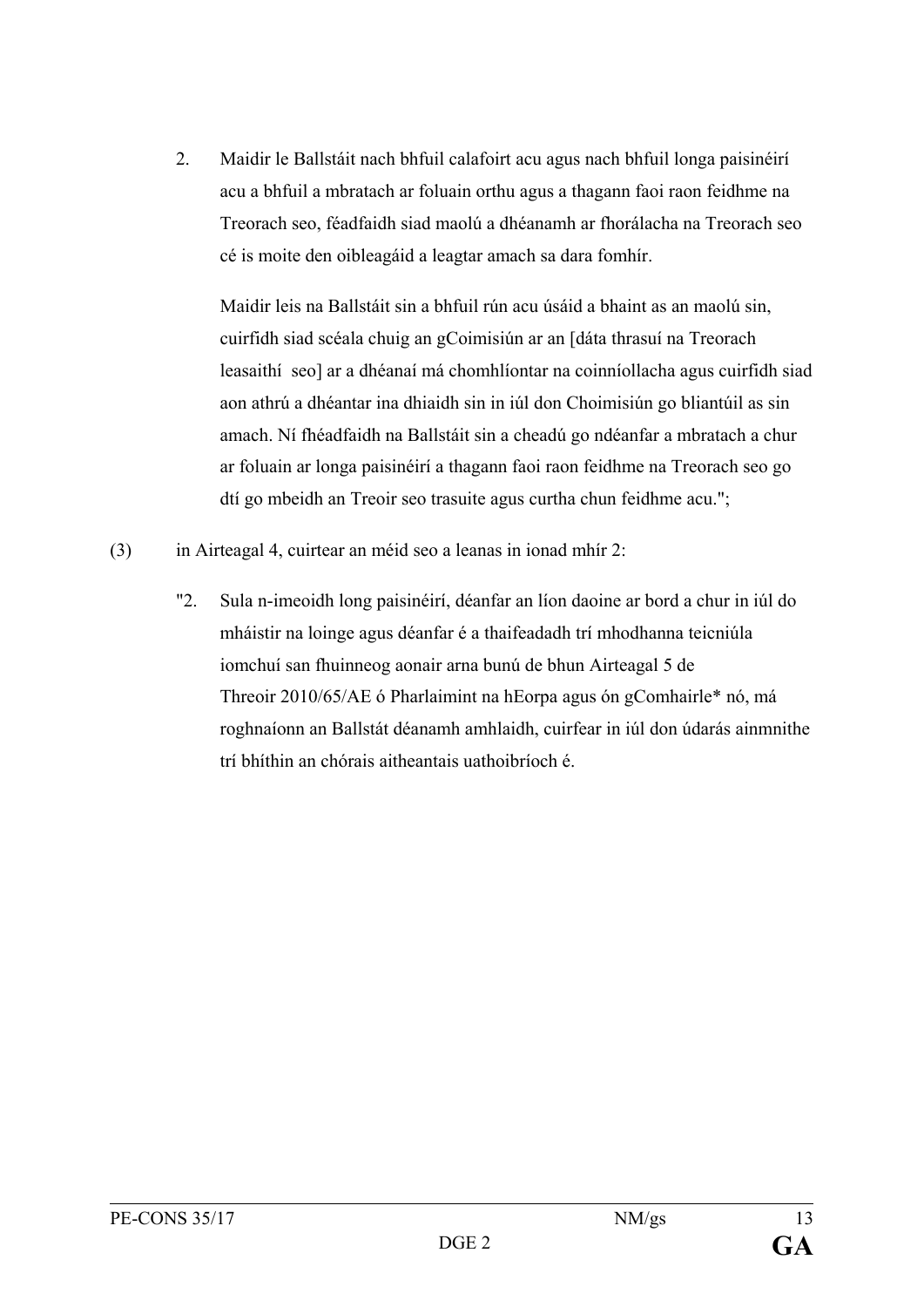Go ceann idirthréimhse sé bliana ó … [dháta theacht i bhfeidhm na Treorach leasaithí seo], féadfaidh na Ballstáit a cheadú go leanfar den fhaisnéis sin a chur in iúl do chláraitheoir paisinéirí na cuideachta nó don chóras cuideachta cois cladaigh a bhfuil an fheidhm chéanna aige, seachas gá í a thuairisciú san fhuinneog aonair nó don údarás ainmnithe trí bhíthin an chórais aitheantais uathoibríoch.

\* Treoir 2010/65/AE ó Pharlaimint na hEorpa agus ón gComhairle an 20 Deireadh Fómhair 2010 maidir le foirmiúlachtaí tuairiscithe le haghaidh long atá ag teacht isteach i gcalafoirt na mBallstát agus/nó ag imeacht ó chalafoirt na mBallstát agus lena n-aisghairtear Treoir 2002/6/CE (IO L 283, 29.10.2010, lch. 1).";

(4) cuirtear an méid seo a leanas in ionad Airteagal 5:

#### *"Airteagal 5*

 $\mathcal{L}_\text{max}$ 

- 1. I gcás ina n-imeoidh long paisinéirí ó chalafort atá lonnaithe i mBallstát chun tabhairt faoi thuras i gcás inar faide ná 20 míle an t-achar a sheoltar ón bpointe imeachta go dtí an chéad chalafort staid eile, déanfar an fhaisnéis seo a leanas a thaifeadadh:
	- sloinne na ndaoine ar bord, a gcéadainm, a n-inscne, a náisiúntacht. a ndátaí breithe,
	- nuair a thugann paisinéir go toilteanach í, faisnéis a bhaineann le cúram nó cúnamh ar leith a d'fhéadfadh a bheith de dhíth in éigeandáil,
	- má roghnaíonn an Ballstát déanamh amhlaidh, nuair a thugann an paisinéir go toilteanach í, uimhir theagmhála i gcás éigeandála.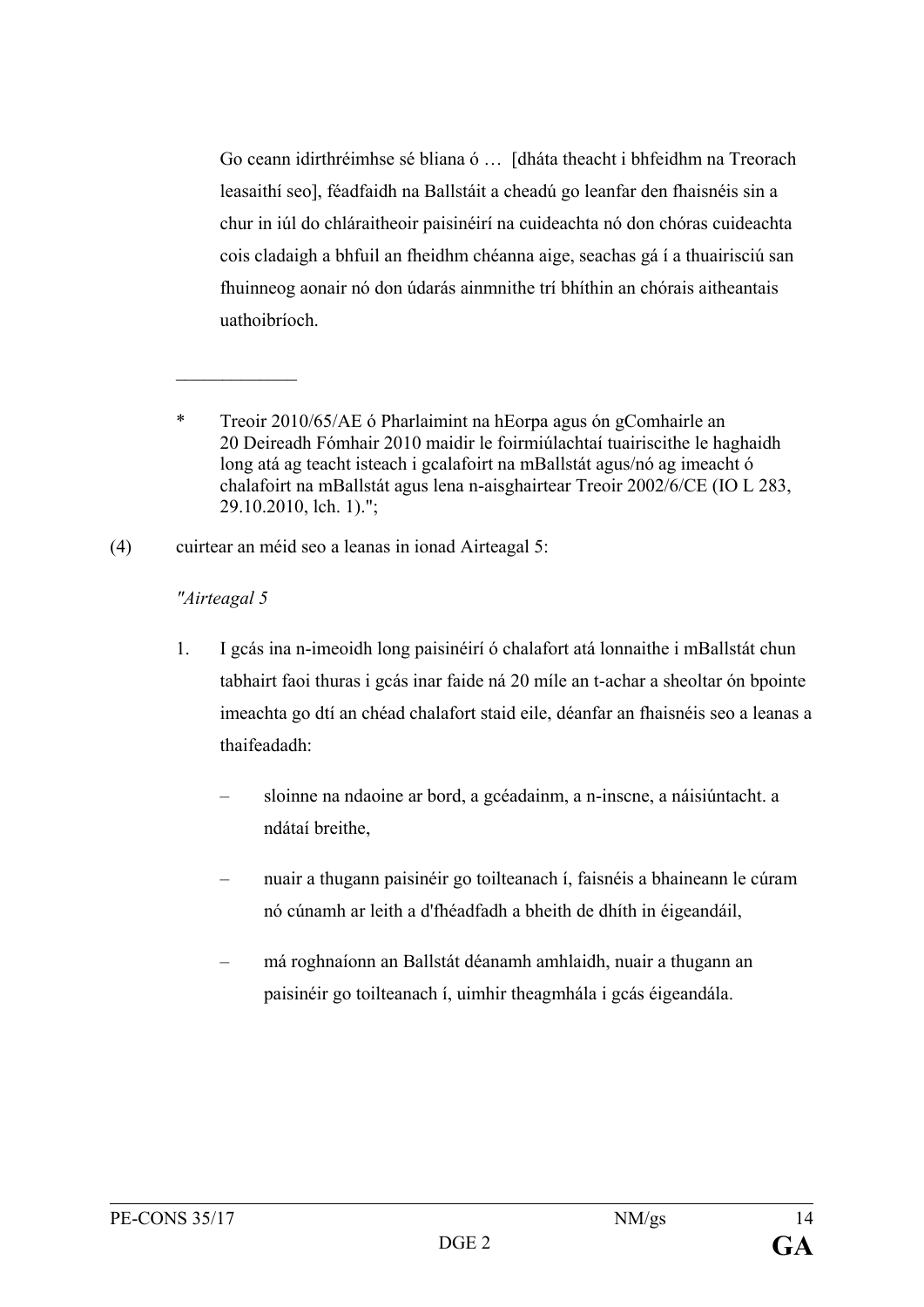- 2. Baileofar an fhaisnéis a liostaítear i mír 1 roimh imeacht na loinge paisinéirí agus déanfar í a thuairisciú san fhuinneog aonair arna bunú de bhun Airteagal 5 de Threoir 2010/65/AE nuair a imeoidh an long paisinéirí ach i ngach cás tráth nach déanaí ná 15 nóiméad tar éis imeacht di.
- 3. Go ceann idirthréimhse [6 bliana tar éis dháta theacht i bhfeidhm na Treorach leasaithí seo], féadfaidh na Ballstáit a cheadú go leanfar den fhaisnéis sin a chur in iúl do chláraitheoir paisinéirí na cuideachta nó don chóras cuideachta cois cladaigh a bhfuil an fheidhm chéanna aige, seachas gá í a thuairisciú san fhuinneog aonair.
- 4. Gan dochar d'oibleagáidí dlí eile a chomhlíonann reachtaíocht an Aontais agus reachtaíocht náisiúnta maidir le cosaint sonraí, ní dhéanfar sonraí pearsanta arna mbailiú chun críocha na Treorach seo a phróiseáil ná a úsáid chun aon chríoch eile. Déanfar na sonraí pearsanta sin a láimhseáil i gcónaí i gcomhréir le dlí an Aontais maidir le cosaint sonraí agus príobháideacht agus scriosfar go huathoibríoch iad agus gan moill mhíchuí a luaithe nach mbeidh gá leo a thuilleadh.";
- (*5*) in Airteagal 6, cuirtear an méid seo a leanas in ionad mhír 2:
	- "2. Maidir le gach long paisinéirí a bhfuil bratach tríú tír ar foluain air, a imíonn ó chalafort atá lonnaithe lasmuigh den Aontas agus atá ag triall ar chalafort atá lonnaithe sa Bhallstát sin, éileoidh gach Ballstát ar an gcuideachta a áirithiú go ndéanfar an fhaisnéis a shonraítear in Airteagal 4(1) agus in Airteagal 5(1) a sholáthar i gcomhréir le hAirteagal 4(2) agus le hAirteagal 5(2).";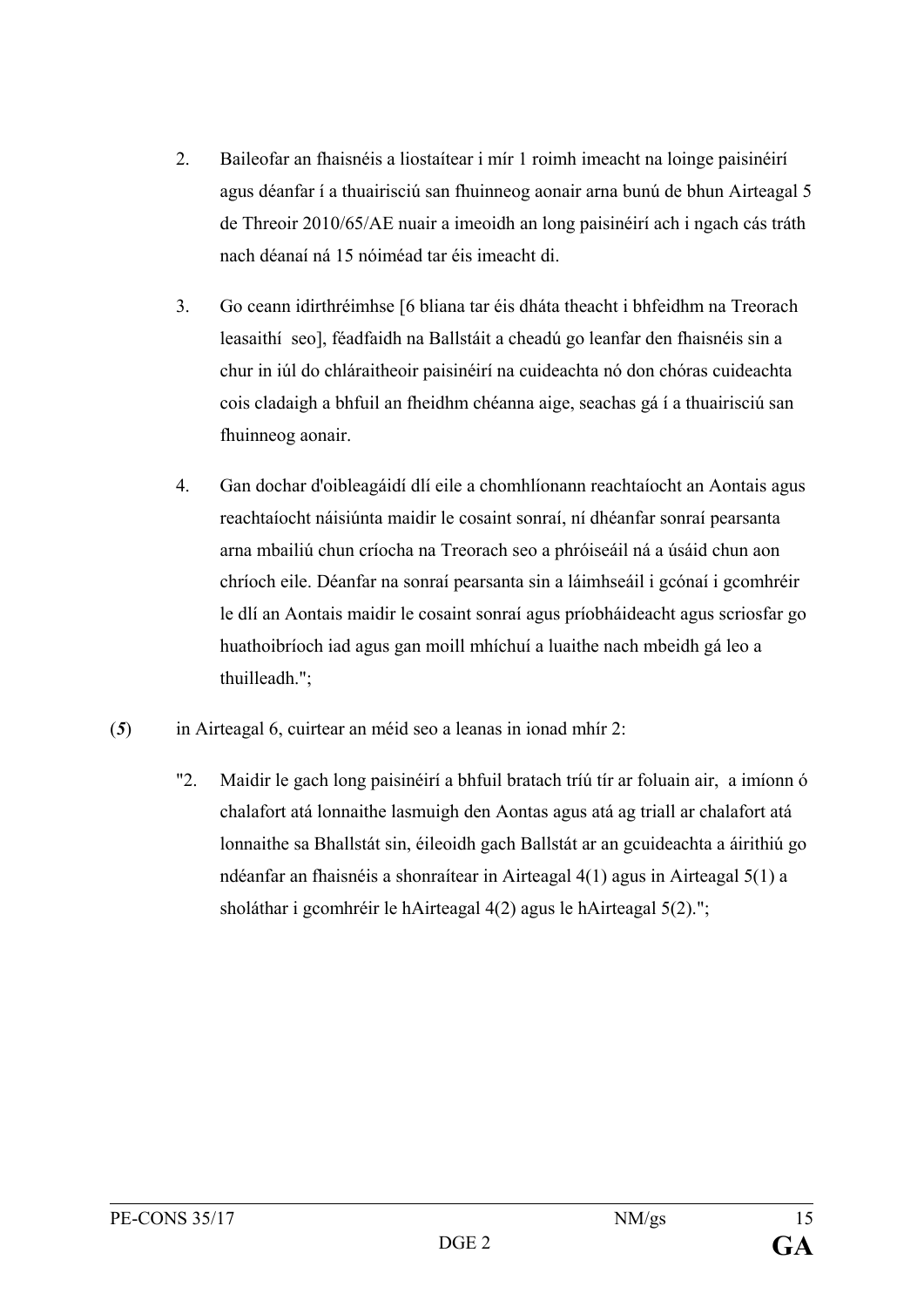#### (*6*) cuirtear an méid seo a leanas in ionad Airteagal 8:

#### *"Airteagal 8*

Ceapfaidh gach cuideachta freagrach long paisinéirí a oibriú cláraitheoir paisinéirí freagrach, i gcás ina gceanglaítear sin faoi Airteagal 4 agus Airteagal 5 den Treoir seo, cláraitheoir paisinéirí a bheidh freagrach as an bhfaisnéis dá dtagraítear sna forálacha sin a thuairisciú san fhuinneog aonair arna bunú de bhun Airteagal 5 de Threoir 2010/65/AE nó don údarás ainmnithe trí bhíthin an chórais aitheantais uathoibríoch.

Coimeádfaidh an chuideachta sonraí pearsanta arna mbailiú i gcomhréir le hAirteagal 5 den Treoir seo go ceann tréimhse is faide ná mar is gá chun críocha na Treorach seo, agus i gcás ar bith ach go dtí an tráth a mbeidh turas na loinge i gceist curtha i gcrích go slán sábháilte agus go dtí an tráth a ndéanfar na sonraí a thuairisciú san fhuinneog aonair arna bunú de bhun Airteagal 5 de Threoir 2010/65/AE. Gan dochar d'oibleagáidí sonracha eile dlí faoi dhlí an Aontais nó faoin dlí náisiúnta, lena náirítear chun críoch staidrimh, a luaithe nach mbeidh gá a thuilleadh leis an bhfaisnéis chun na críche sin, déanfar í a scriosadh go huathoibríoch agus gan moill mhíchuí.

Áiritheoidh gach cuideachta go ndéanfar faisnéis, ar faisnéis í maidir le paisinéirí a dhearbhaigh go bhfuil cúram nó cúnamh ar leith ag teastáil uathu in éigeandálaí, go ndéanfar í a thaifeadadh agus a chur in iúl don mháistir mar is ceart roimh imeacht don long paisinéirí.";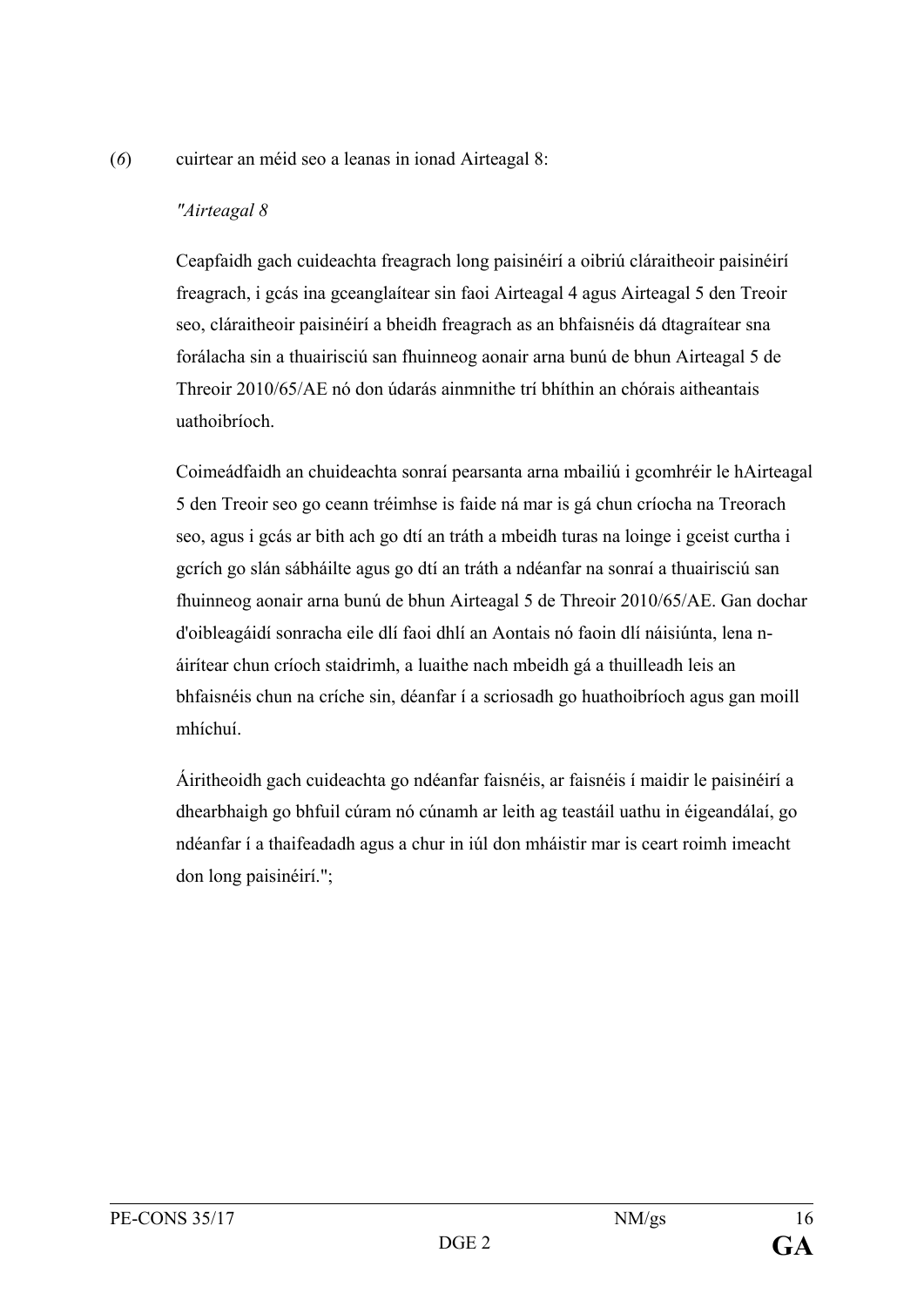- (*7*) leasaítear Airteagal 9 mar a leanas:
	- (a) leasaítear mír 2 mar a leanas:
		- scriostar pointe (a);
		- cuirtear an méid seo a leanas in ionad phointe (b) agus phointe (c):
			- " 2. Féadfaidh Ballstát óna chalafort ina n-imíonn long paisinéirí í a dhíolmhú ón oibleagáid an líon daoine ar bord a thuairisciú san fhuinneog aonair arna bunú de bhun Airteagal 5 de Threoir 2010/65/AE, cé is moite d'árthaí ardluais, a oibríonn seirbhísí rialta a mhaireann tréimhse is gairide ná uair an chloig idir calafoirt staid go heisiach i limistéar farraige D arna mbunú de bhun Airteagal 4 de Threoir 2009/45/CE agus ina n-áirithítear gaireacht áiseanna cuardaigh agus tarrthála sa limistéar farraige sin.

Féadfaidh Ballstát longa paisinéirí a sheoltar, go heisiach i limistéar farraige D arna mbunú de bhun Airteagal 4 de Threoir 2009/45/CE, ina n-áirithítear gaireacht saoráidí cuardaigh agus tarrthála, idir dhá chalafort nó ón gcalafort agus chuig an gcalafort céanna gan aon staid idir eatarthu, féadfaidh Ballstát na longa paisinéirí sin a dhíolmhú ó na hoibleagáidí a leagtar síos in Airteagal 5 den Treoir seo.";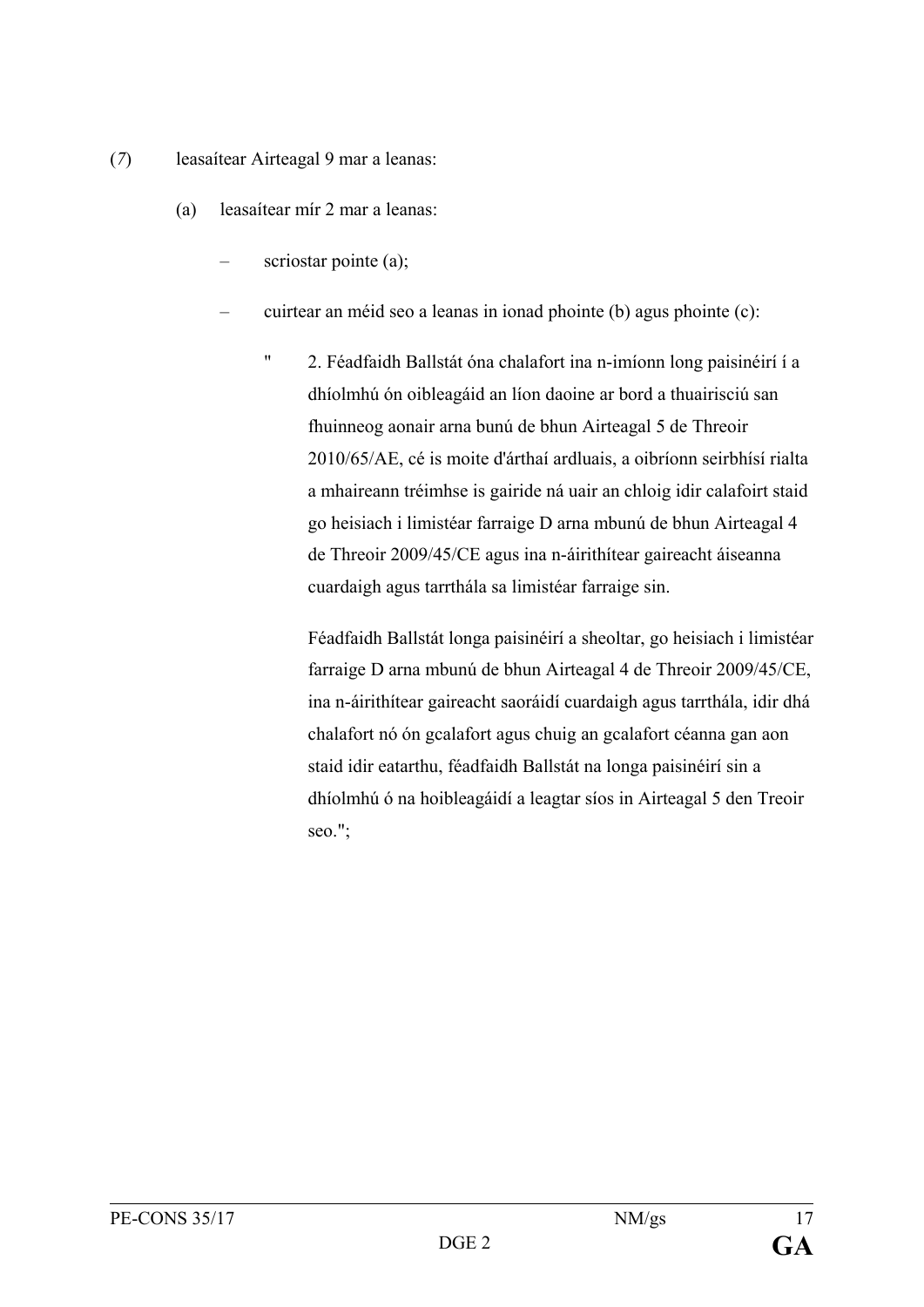– cuirtear fomhír nua leis:

"De mhaolú ar Airteagal 5(2) agus gan dochar don idirthréimhse a leagtar síos in Airteagal 5(3), beidh an ceart ag na Ballstáit seo a leanas na díolúintí seo a leanas a chur i bhfeidhm:

- (i) Maidir leis na tréimhsí i leith faisnéis a bhailiú agus a thuairisciú dá dtagraítear in Airteagal 5(1), féadfaidh an Ghearmáin iad a shíneadh go dtí uair an chloig tar éis imeachta i gcás longa paisinéirí a oibrítear ó oileán Heligoland agus chuige sin, agus
- (ii) Maidir leis na tréimhsí i leith faisnéis a bhailiú agus a thuairisciú dá dtagraítear in Airteagal 5(1), féadfaidh an Danmhairg agus an tSualainn iad a shíneadh go dtí uair an chloig tar éis imeachta i gcás longa paisinéirí a oibrítear ó oileán Bornholm agus chuige sin.";
- (b) i mír 3, cuirtear an méid seo a leanas in ionad phointe (a) agus phointe (b):
	- "(a) tabharfaidh an Ballstát fógra gan mhoill don Choimisiún faoina chinneadh díolúine ó na hoibleagáidí a leagtar síos in Airteagal 5 a dheonú agus tabharfaidh sé na cúiseanna substainteacha atá leis sin. Déanfar an fógra sin a chur in iúl trí bhíthin bunachar sonraí atá bunaithe agus á chothabháil ag an gCoimisiún chun na críche sin agus beidh rochtain ag an gCoimisiún agus ag na Ballstáit ar an mbunachar sonraí sin. Cuirfidh an Coimisiún na bearta arna nglacadh ar fáil ar shuíomh gréasáin a mbeidh rochtain ag an bpobal air;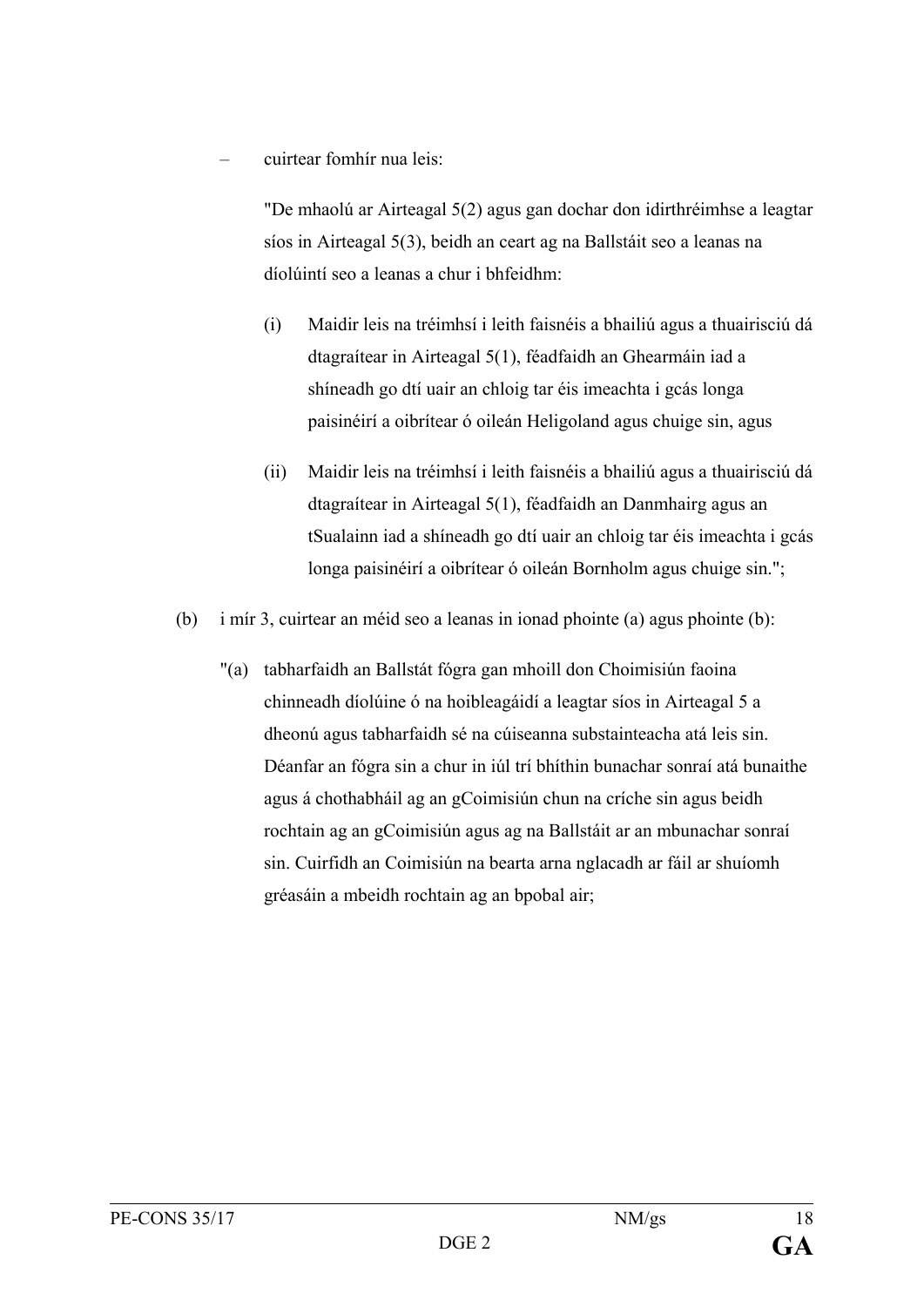- (b) más rud é go measann an Coimisiún laistigh de shé mhí ó fhógra den sórt sin a fháil nach bhfuil údar leis an díolúine nó go bhféadfadh éifeachtaí díobhálacha a bheith aici ar iomaíocht, féadfaidh an Coimisiún ghlacadh le gníomhartha cur chun feidhme, a cheangal ar an mBallstát a chinneadh a leasú nó a tharraingt siar. Glacfar na gníomhartha cur chun feidhme sin i gcomhréir leis an nós imeachta scrúdúcháin dá dtagraítear in Airteagal  $13(2)$ .";
- (c) i mír 4, cuirtear an méid seo a leanas in ionad an tríú fomhír:

"Cuirfear an iarraidh faoi bhráid an Choimisiúin trí bhíthin an bhunachair sonraí dá dtagraítear i mír 3. Más rud é go measann an Coimisiún laistigh de shé mhí d'iarraidh den sórt sin a fháil nach bhfuil údar leis an maolú nó go bhféadfadh éifeachtaí díobhálacha a bheith aige ar iomaíocht, féadfaidh an Coimisiún glacadh le gníomh cur chun feidhme, a cheangal ar an mBallstát an cinneadh atá beartaithe a leasú nó gan é a ghlacadh. Déanfar na gníomhartha cur chun feidhme sin a ghlacadh i gcomhréir leis an nós imeachta scrúdúcháin dá dtagraítear in Airteagal 13(2).";

(*8*) cuirtear an méid seo a leanas in ionad Airteagal 10:

#### *"Airteagal 10*

Áiritheoidh na Ballstáit go mbeidh nós imeachta um chlárú sonraí i bhfeidhm lena ráthú go ndéanfar faisnéis a cheanglaítear leis an Treoir seo a thuairisciú go cruinn tráthúil.

Ainmneoidh gach Ballstát an t-údarás a mbeidh rochtain aige ar an bhfaisnéis a cheanglaítear leis an Treoir seo. Áiritheoidh na Ballstáit in éigeandáil nó i ndiaidh tionóisce, go mbeidh rochtain láithreach ag an údarás ainmnithe sin ar an bhfaisnéis a cheanglaítear faoin an Treoir seo.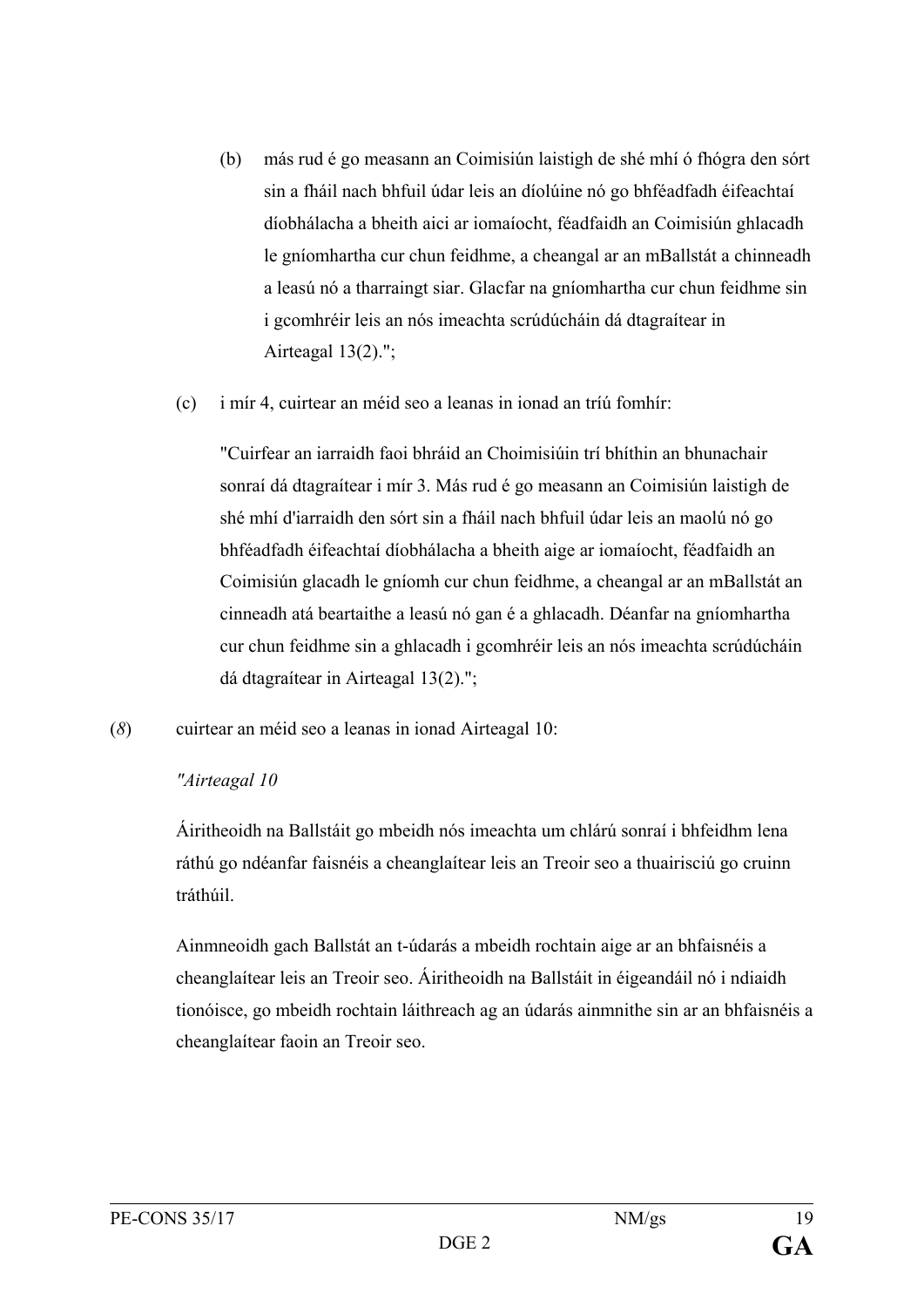Coimeádfaidh Ballstáit sonraí pearsanta arna mbailiú i gcomhréir le hAirteagal 5 go ceann tréimhse is faide ná mar is gá chun críocha na Treorach seo,:

- (a) go dtí an tráth a mbeidh turas na loinge i gceist curtha i gcrích go slán sábháilte*,* ach in aon chás tráth nach déanaí ná 60 lá tar éis imeacht na loinge; nó
- (b) in éigeandáil nó i ndiaidh tionóisce, go dtí go mbeidh aon imscrúdú nó nósanna imeachta breithiúnacha curtha i gcrích.

Gan dochar d'oibleagáidí sonracha eile dlí faoi dhlí an Aontais nó faoin dlí náisiúnta, lena n-áirítear oibleagáidí chun críoch staidrimh, a luaithe nach mbeidh gá a thuilleadh leis an bhfaisnéis chun críocha na Treorach seo, déanfar í a scriosadh go huathoibríoch agus gan moill mhíchuí. ";

(9) cuirtear an méid seo a leanas in ionad Airteagal 11:

## *"Airteagal 11*

- 1. Chun críocha na Treorach seo, déanfar na sonraí is gá a bhailiú agus a thaifeadadh ar bhealach nach gcuirfidh aon mhoill mhíchuí ar phaisinéirí atá ag dul ar bord an tsoithigh nó ag teacht i dtír uaidh.
- 2. Seachnófar an iliomad dreasa bailiúcháin sonraí ar an mbealach céanna nó ar bhealaí cosúla.";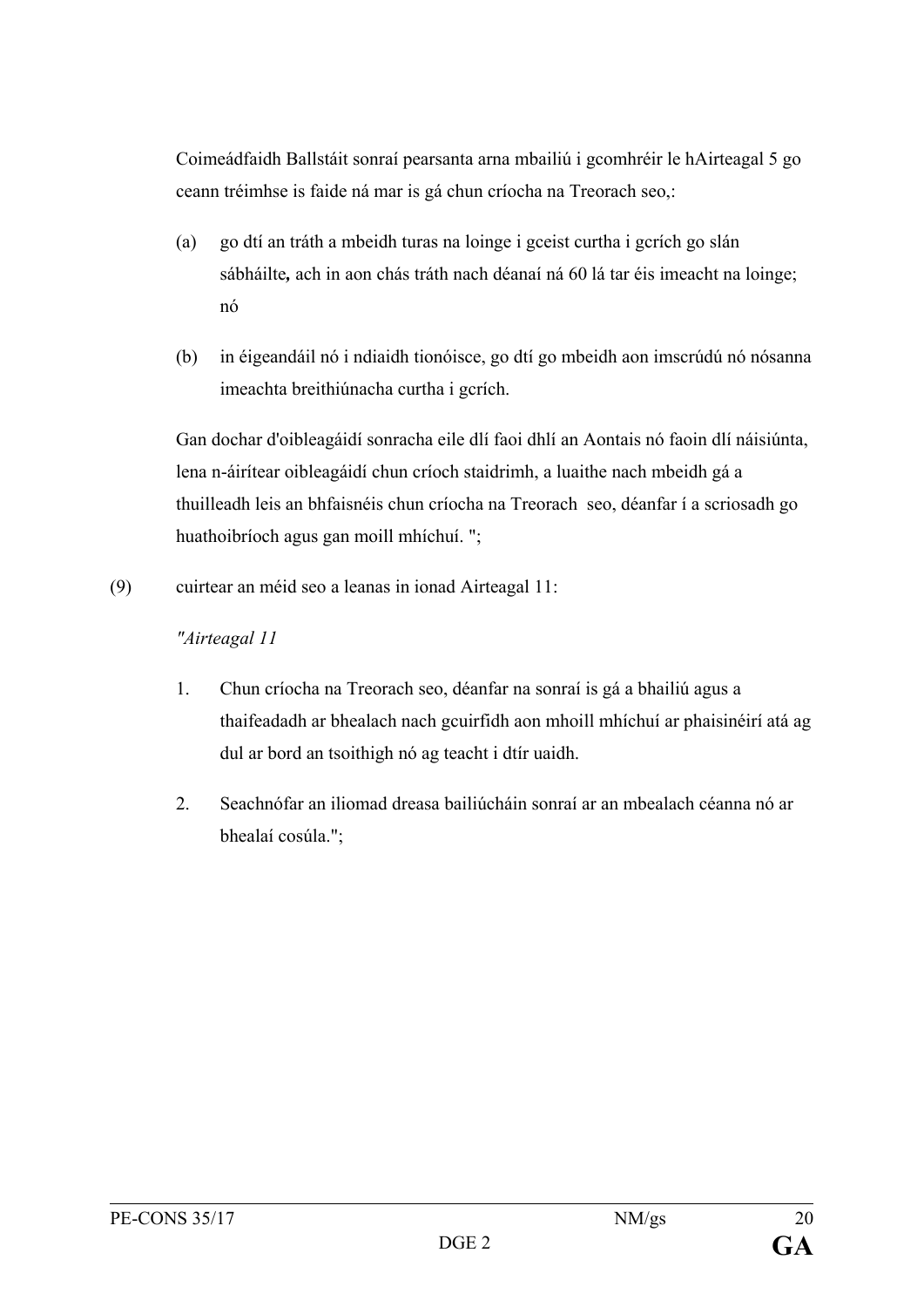(10) Cuirtear isteach an t-airteagal seo a leanas:

## *"Airteagal 11a*

 $\frac{1}{2}$ 

- 1. Déanfar próiseáil sonraí pearsanta de bhun na Treorach seo i gcomhréir le Rialachán (AE) 2016/679 ó Pharlaimint na hEorpa agus ón gComhairle\*.
- 2. Maidir le próiseáil sonraí pearsanta arna déanamh ag institiúidí agus comhlachtaí de chuid an Aontais de bhun na Treorach seo, amhail san fhuinneog aonair agus sa chóras SafeSeaNet, déanfar í i gcomhréir le Rialachán (CE) Uimh. 45/2001 ó Pharlaimint na hEorpa agus ón gComhairle\*\*."

<sup>\*</sup> Rialachán (AE) 2016/679 ó Pharlaimint na hEorpa agus ón gComhairle an 27 Aibreán 2016 maidir le daoine aonair a chosaint i dtaca le próiseáil sonraí pearsanta agus maidir le saorghluaiseacht sonraí den sórt sin, agus lena naisghairtear Treoir 95/46/CE (An Rialachán Ginearálta maidir le Cosaint Sonraí) (IO L 119, 4.5.2016, lch. 1).

<sup>\*\*</sup> Rialachán (CE) Uimh. 45/2001 ó Pharlaimint na hEorpa agus ón gComhairle an 18 Nollaig 2000 maidir le daoine aonair a chosaint i ndáil le próiseáil sonraí pearsanta ag institiúidí agus comhlachtaí an Chomhphobail agus maidir le saorghluaiseacht sonraí den sórt sin (IO L 8, 12.1.2001, lch. 1).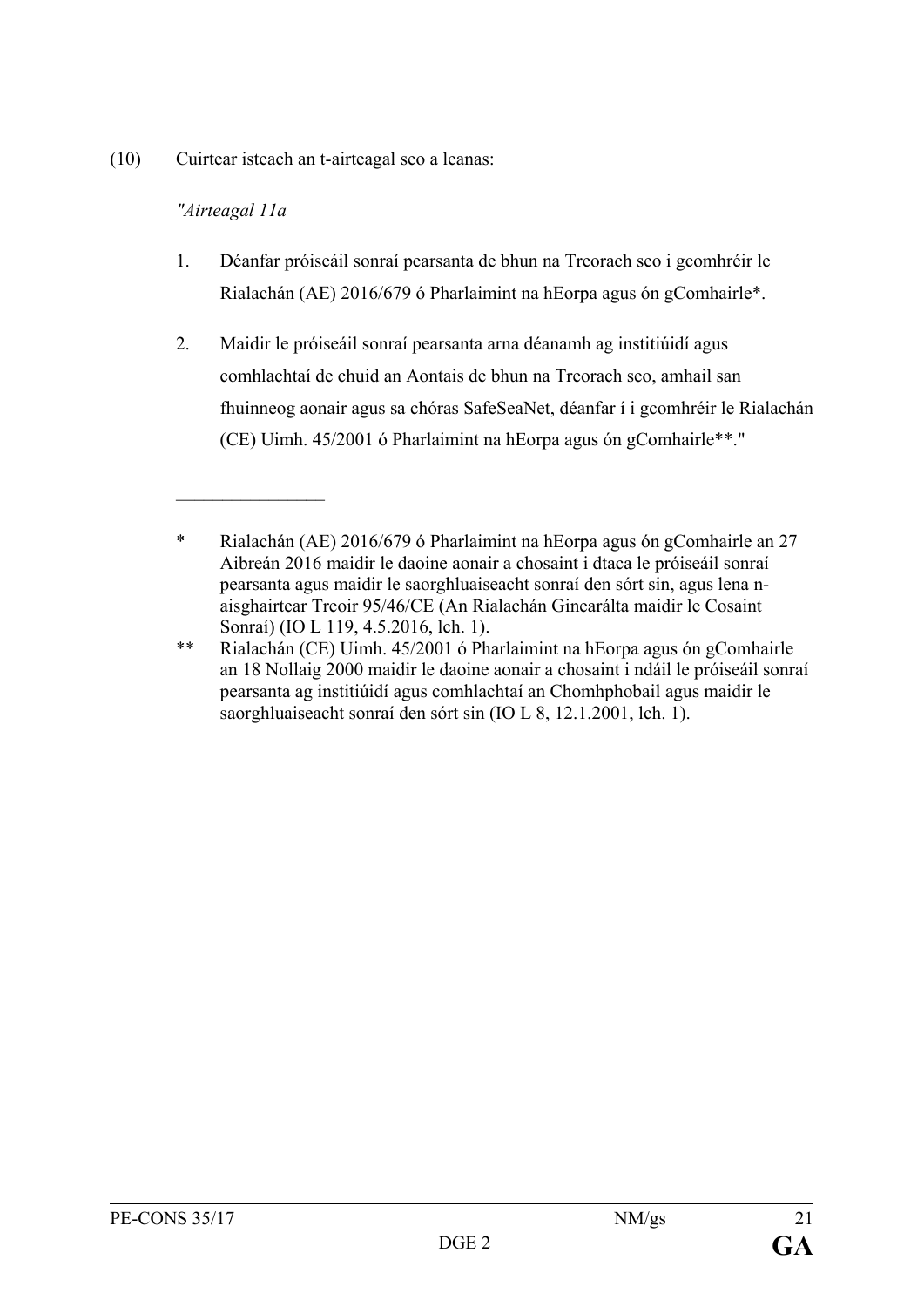(11) cuirtear an méid seo a leanas in ionad Airteagal 12:

## *"Airteagal 12*

- 1. In imthosca eisceachtúla, i gcás ina bhfuil údar cuí leis de réir anailís iomchuí arna déanamh ag an gCoimisiún agus chun bagairt thromchúiseach dhoghlactha ar shábháilteacht mhuirí nó neamhréireacht le reachtaíocht mhuirí an Aontais a sheachaint, tugtar de chumhacht don Choimisiún gníomhartha tarmligthe a ghlacadh i gcomhréir le hAirteagal 12a, lena leasaítear an Treoir seo ionas nach gcuirfí leasú ar na hionstraimí idirnáisiúnta dá dtagraítear in Airteagal 2 i bhfeidhm, chun críocha na Treorach seo..
- 2. Maidir leis na gníomhartha tarmligthe, glacfar é trí mhí ar a laghad roimh dhul in éag na tréimhse arna bunú go hidirnáisiúnta chun an leasú lena mbaineann a ghlacadh go hintuigthe nó roimh an dáta a bheartaítear a thiocfaidh an leasú sin i bhfeidhm. Sa tréimhse roimh theacht i bhfeidhm gnímh tarmligthe den sórt sin, staonfaidh na Ballstáit ó aon tionscnamh a bheartaítear chun an leasú a chomhtháthú i reachtaíocht náisiúnta nó an leasú a chur i bhfeidhm maidir leis an ionstraim idirnáisiúnta lena mbaineann.";
- (12) cuirtear an tAirteagal seo a leanas isteach:

## *"Airteagal 12a*

1. Déantar an chumhacht chun gníomhartha tarmligthe a ghlacadh dá dtagraítear in Airteagal 12 a thabhairt don Choimisiún faoi réir na gcoinníollacha a leagtar síos san Airteagal seo.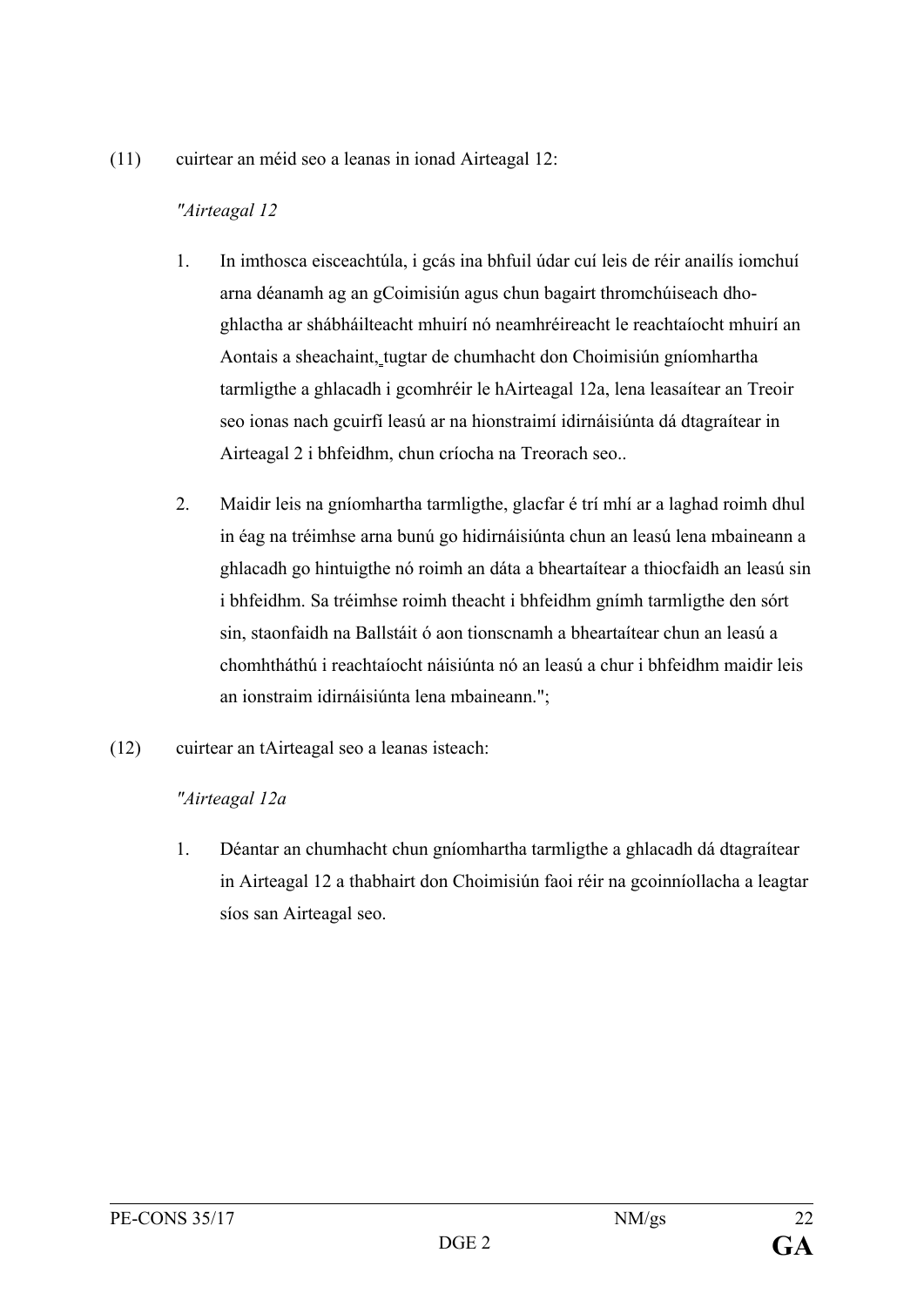- 2. Déanfar an chumhacht chun gníomhartha tarmligthe a ghlacadh dá dtagraítear in Airteagal 12 a thabhairt don Choimisiún go ceann tréimhse seacht mbliana amhail ón [dáta an teacht i bhfeidhm na Treorach leasaithí seo]. Déanfaidh an Coimisiún, tráth nach déanaí ná naoi mí roimh dheireadh na tréimhse seacht mbliana, tuarascáil a tharraingt suas maidir le tarmligean na cumhachta. Déanfar tarmligean na cumhachta a fhadú go hintuigthe go ceann tréimhsí comhfhaid, mura rud é go gcuireann Parlaimint na hEorpa nó an Chomhairle in aghaidh an fhadaithe sin tráth nach déanaí ná trí mhí roimh dheireadh gach tréimhse.
- 3. Féadfaidh Parlaimint na hEorpa nó an Chomhairle tarmligean na cumhachta dá dtagraítear in Airteagal 12 a chúlghairm aon tráth. Déanfaidh cinneadh chun cúlghairm a dhéanamh deireadh a chur le tarmligean na cumhachta atá sonraithe sa chinneadh sin. Gabhfaidh éifeacht leis an lá tar éis fhoilsiú an chinnidh in Iris Oifigiúil an Aontais Eorpaigh nó ar dháta is déanaí a shonrófar sa chinneadh. Ní dhéanfaidh sé difear do bhailíocht aon ghníomhartha tarmligthe atá i bhfeidhm cheana.
- 4. Roimh dó gníomh tarmligthe a ghlacadh, rachaidh an Coimisiún i mbun comhairliúchán le saineolaithe arna n-ainmniú ag gach Ballstát i gcomhréir leis na prionsabail a leagtar síos sa Chomhaontú Idirinstitiúideach an 13 Aibreán 2016 maidir le Reachtóireacht Níos Fearr.
- 5. A luaithe a ghlacfaidh sé gníomh tarmligthe, tabharfaidh an Coimisiún fógra, an tráth céanna, do Pharlaimint na hEorpa agus don Chomhairle faoi.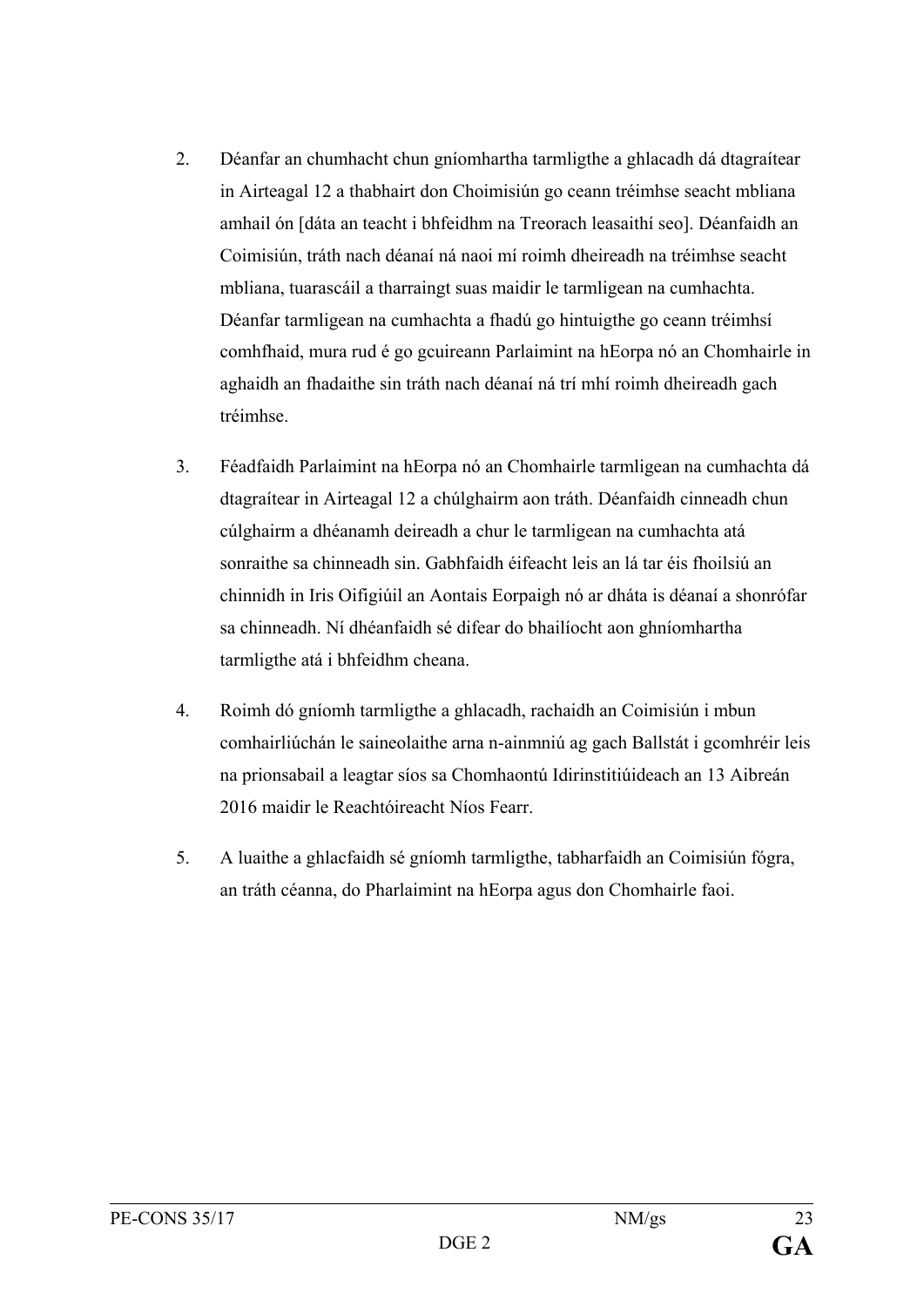- 6. Ní thiocfaidh gníomh tarmligthe a ghlactar de bhun Airteagal 12 i bhfeidhm ach amháin mura mbeidh aon agóid curtha in iúl ag Parlaimint na hEorpa ná ag an gComhairle laistigh de thréimhse dhá mhí tar éis fógra faoin ngníomh sin a thabhairt do Pharlaimint na hEorpa agus don Chomhairle nó más rud é, roimh dhul in éag na tréimhse sin, go mbeidh Parlaimint na hEorpa agus an Chomhairle araon tar éis a chur in iúl don Choimisiún nach ndéanfaidh siad aon agóid. Cuirfear síneadh dhá mhí leis an tréimhse sin ar thionscnamh Pharlaimint na hEorpa nó na Comhairle.";
- (13) leasaítear Airteagal 13 mar a leanas:

 $\frac{1}{2}$ 

- (a) cuirtear an méid seo a leanas in ionad mhír 2:
	- "2. I gcás ina ndéanfar tagairt don mhír seo, beidh feidhm ag Airteagal 5 de Rialachán (AE) Uimh. 182/2011 ó Pharlaimint na hEorpa agus ón gComhairle\*.

<sup>\*</sup> Rialachán (AE) Uimh. 182/2011 ó Pharlaimint na hEorpa agus ón gComhairle an 16 Feabhra 2011 lena leagtar síos na rialacha agus na prionsabail ghinearálta a bhaineann leis na sásraí maidir le rialú ag na Ballstáit ar fheidhmiú cumhachtaí cur chun feidhme ag an gCoimisiún (IO L 55, 28.2.2011, lch. 13).";

<sup>(</sup>b) scriostar mír 3;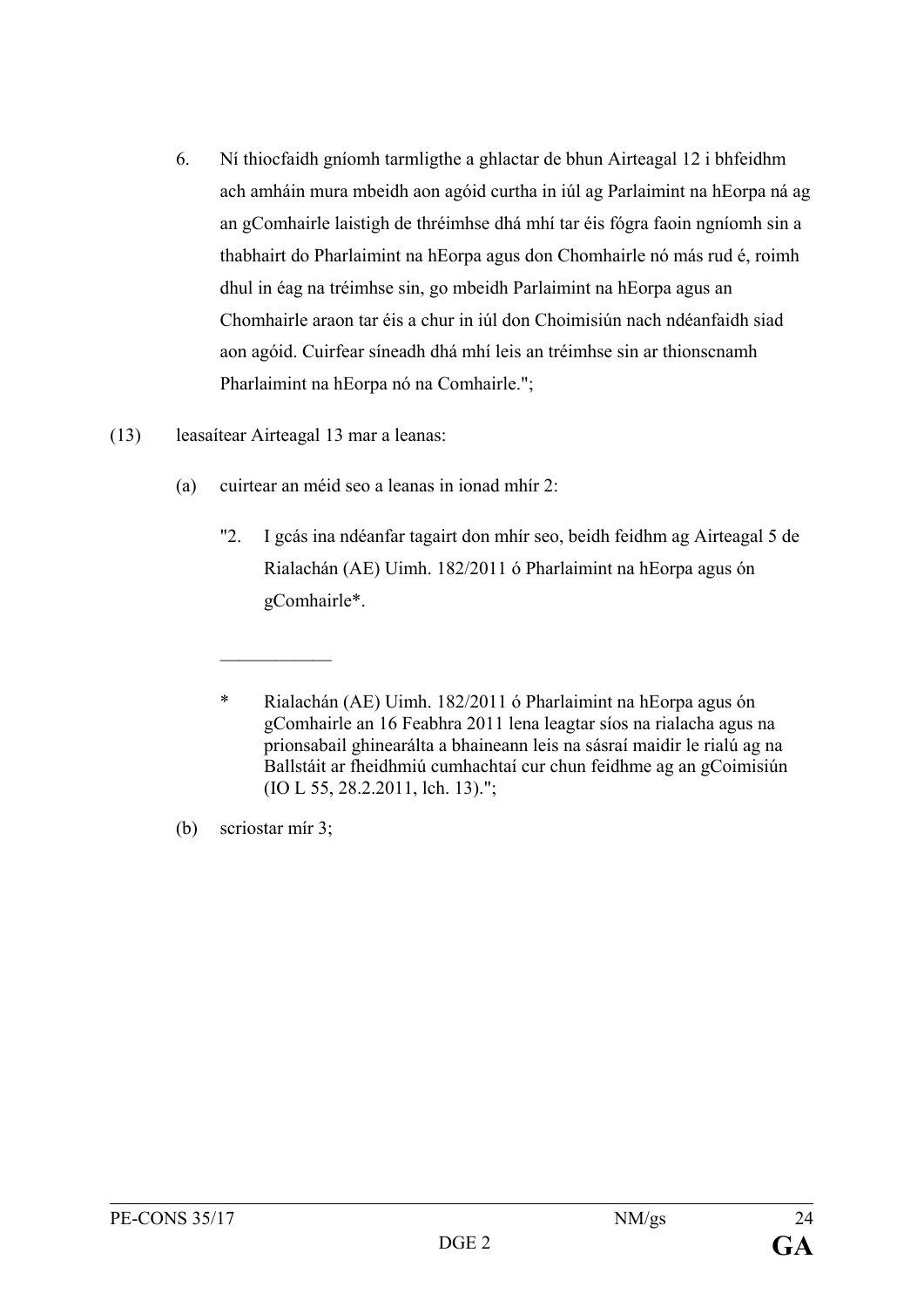(*14*) cuirtear an tAirteagal seo a leanas isteach:

#### *"Airteagal 14a*

Déanfaidh an Coimisiún cur chun feidhme na Treorach seo a mheas agus cuirfidh sé torthaí na meastóireachtaí faoi bhráid Pharlaimint na hEorpa agus na Comhairle faoin… [seacht mbliana tar éis an dáta dá dtagraítear sa dara fomhír d'Airteagal 3(1)].

Faoin … [trí bliana tar éis an dáta dá dtagraítear sa dara fomhír d'Airteagal 3(1)], cuirfidh an Coimisiún tuarascáil eatramhach faoi bhráid Pharlaimint na hEorpa agus na Comhairle faoi chur chun feidhme na Treorach seo.".

## *Airteagal 2*

## *Leasuithe ar an Iarscríbhinn a ghabhann le Treoir 2010/65/AE*

I gCuid A den Iarscríbhinn a ghabhann le Treoir 2010/65/AE, cuirtear an pointe seo a leanas léi:

#### "7. Faisnéis faoi dhaoine ar bord

Airteagal 4(2) agus Airteagal 5(2) de Threoir 98/41/CE ón gComhairle an 18 Meitheamh 1998 maidir le clárú daoine atá ag taisteal ar bord long d'iompar paisinéirí a oibríonn trí dhul isteach i gcalafoirt Bhallstáit an Chomhphobail nó trí dhul amach astu (IO L 188, 2.7.1998, lch. 35).".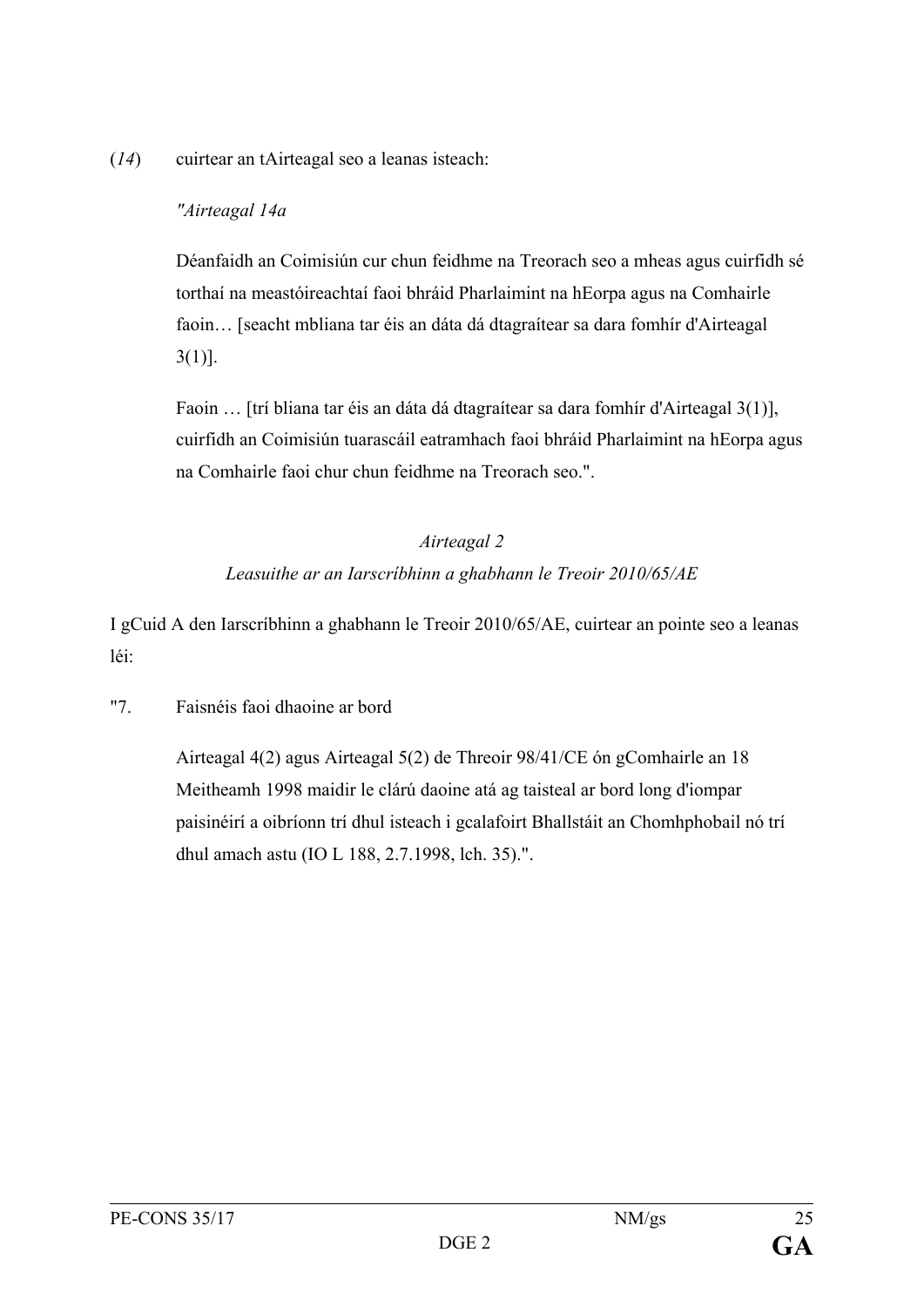# *Airteagal 3 Trasuí*

1. Faoin… [24 mhí tar éis an teacht i bhfeidhm], déanfaidh na Ballstáit na dlíthe, na rialacháin agus na bearta riaracháin is gá chun an Treoir seo a chomhlíonadh, a ghlacadh agus a fhoilsiú. Cuirfidh siad an méid sin in iúl don Choimisiún láithreach.

Cuirfidh siad na bearta sin i bhfeidhm ón [24 mhí tar éis an teacht i bhfeidhm].

Nuair a ghlacfaidh na Ballstáit na bearta sin, beidh tagairt iontu don Treoir seo nó beidh tagairt den sórt sin ag gabháil leo tráth a bhfoilsithe oifigiúil. Is iad na Ballstáit a leagfaidh síos na modhanna le tagairt den sórt sin a dhéanamh.

2. Déanfaidh na Ballstáit téacs phríomhbhearta an dlí náisiúnta a ghlacfaidh siad sa réimse a chumhdaítear leis an Treoir seo a chur in iúl don Choimisiún.

# *Airteagal 4 Teacht i bhfeidhm*

Tiocfaidh an Treoir seo i bhfeidhm an fichiú lá tar éis lá a foilsithe in *Iris Oifigiúil an Aontais Eorpaigh*.